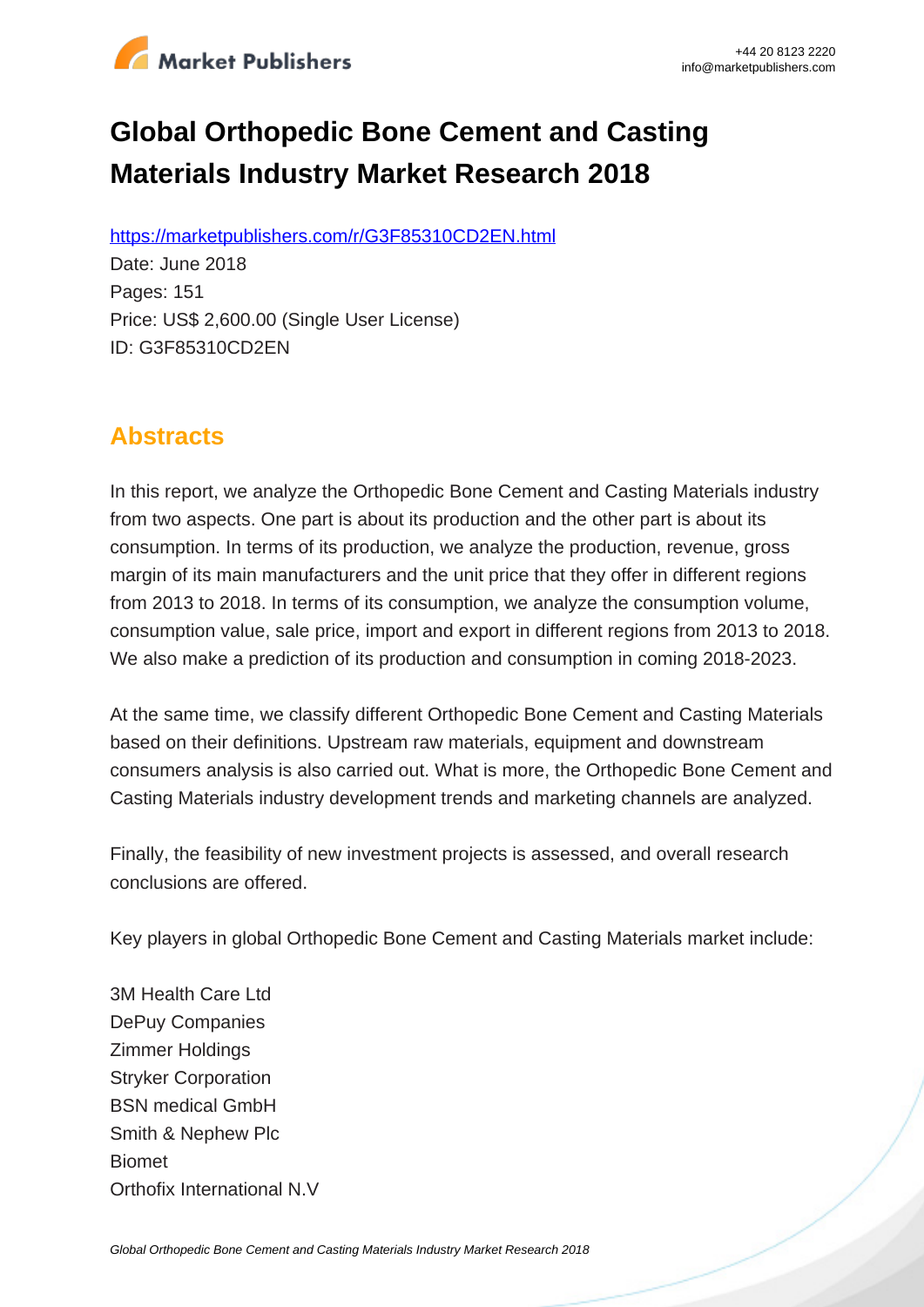

#### Company 9

#### Company ten

Market segmentation, by product types:

Type 1

Type 2

Type 3

Market segmentation, by applications:

Application 1

Application 2

Application 3

Market segmentation, by regions:

North America

Europe

Asia Pacific

Middle East & Africa

Latin America

The report can answer the following questions:

1. What is the global (North America, South America, Europe, Africa, Middle East, Asia, China, Japan) production, production value, consumption, consumption value, import and export of Orthopedic Bone Cement and Casting Materials?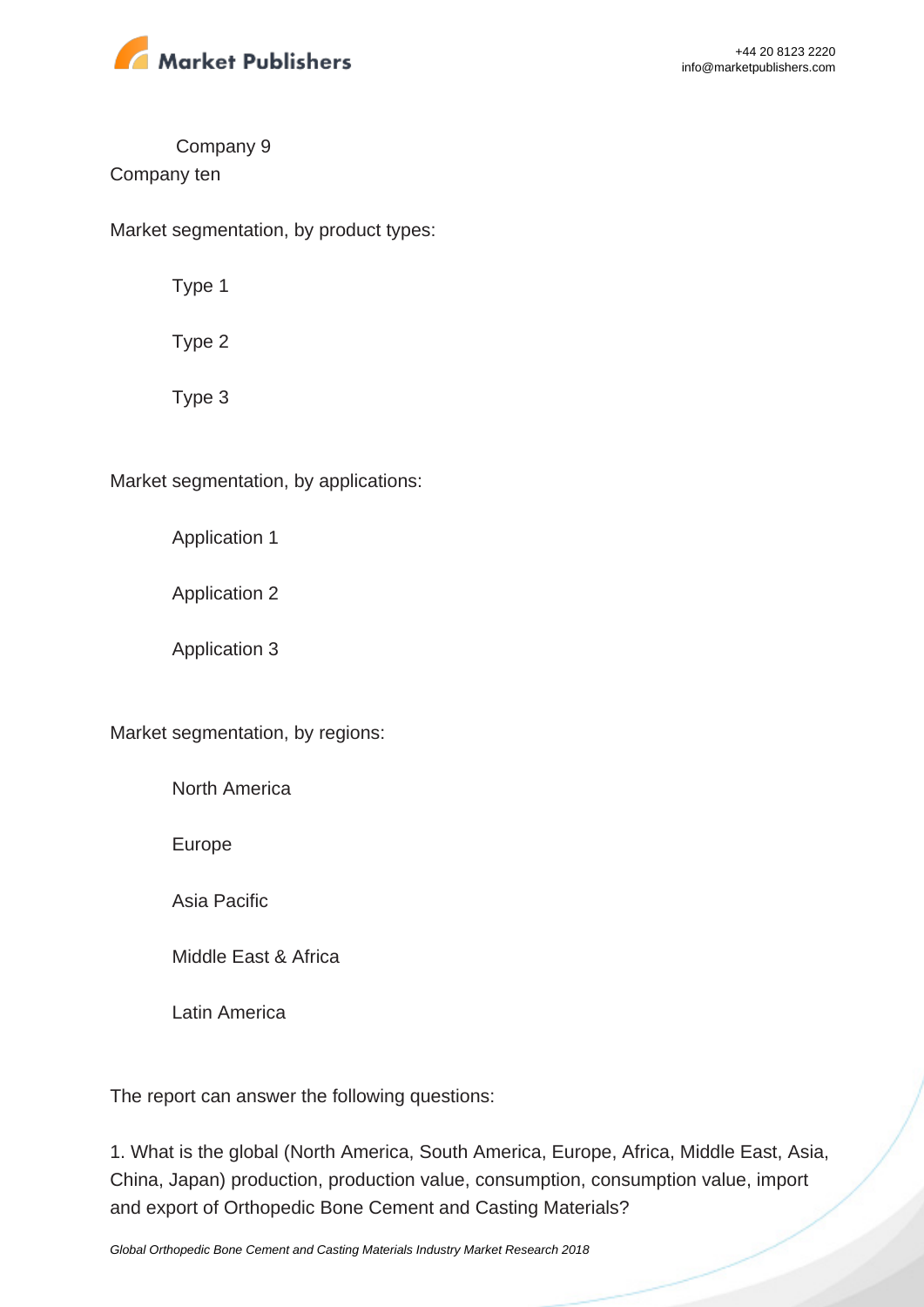

2. Who are the global key manufacturers of Orthopedic Bone Cement and Casting Materials industry? How are their operating situation (capacity, production, price, cost, gross and revenue)?

3. What are the types and applications of Orthopedic Bone Cement and Casting Materials? What is the market share of each type and application?

4. What are the upstream raw materials and manufacturing equipment of Orthopedic Bone Cement and Casting Materials? What is the manufacturing process of Orthopedic Bone Cement and Casting Materials?

5. Economic impact on Orthopedic Bone Cement and Casting Materials industry and development trend of Orthopedic Bone Cement and Casting Materials industry.

6. What will the Orthopedic Bone Cement and Casting Materials market size and the growth rate be in 2023?

7. What are the key factors driving the global Orthopedic Bone Cement and Casting Materials industry?

8. What are the key market trends impacting the growth of the Orthopedic Bone Cement and Casting Materials market?

9. What are the Orthopedic Bone Cement and Casting Materials market challenges to market growth?

10. What are the Orthopedic Bone Cement and Casting Materials market opportunities and threats faced by the vendors in the global Orthopedic Bone Cement and Casting Materials market?

Objective of Studies:

1. To provide detailed analysis of the market structure along with forecast of the various segments and sub-segments of the global Orthopedic Bone Cement and Casting Materials market.

2. To provide insights about factors affecting the market growth. To analyze the Orthopedic Bone Cement and Casting Materials market based on various factors- price analysis, supply chain analysis, Porte five force analysis etc.

3. To provide historical and forecast revenue of the market segments and sub-segments with respect to four main geographies and their countries- North America, Europe, Asia, Latin America and Rest of the World.

4. To provide country level analysis of the market with respect to the current market size and future prospective.

5. To provide country level analysis of the market for segment by application, product type and sub-segments.

6. To provide strategic profiling of key players in the market, comprehensively analyzing their core competencies, and drawing a competitive landscape for the market.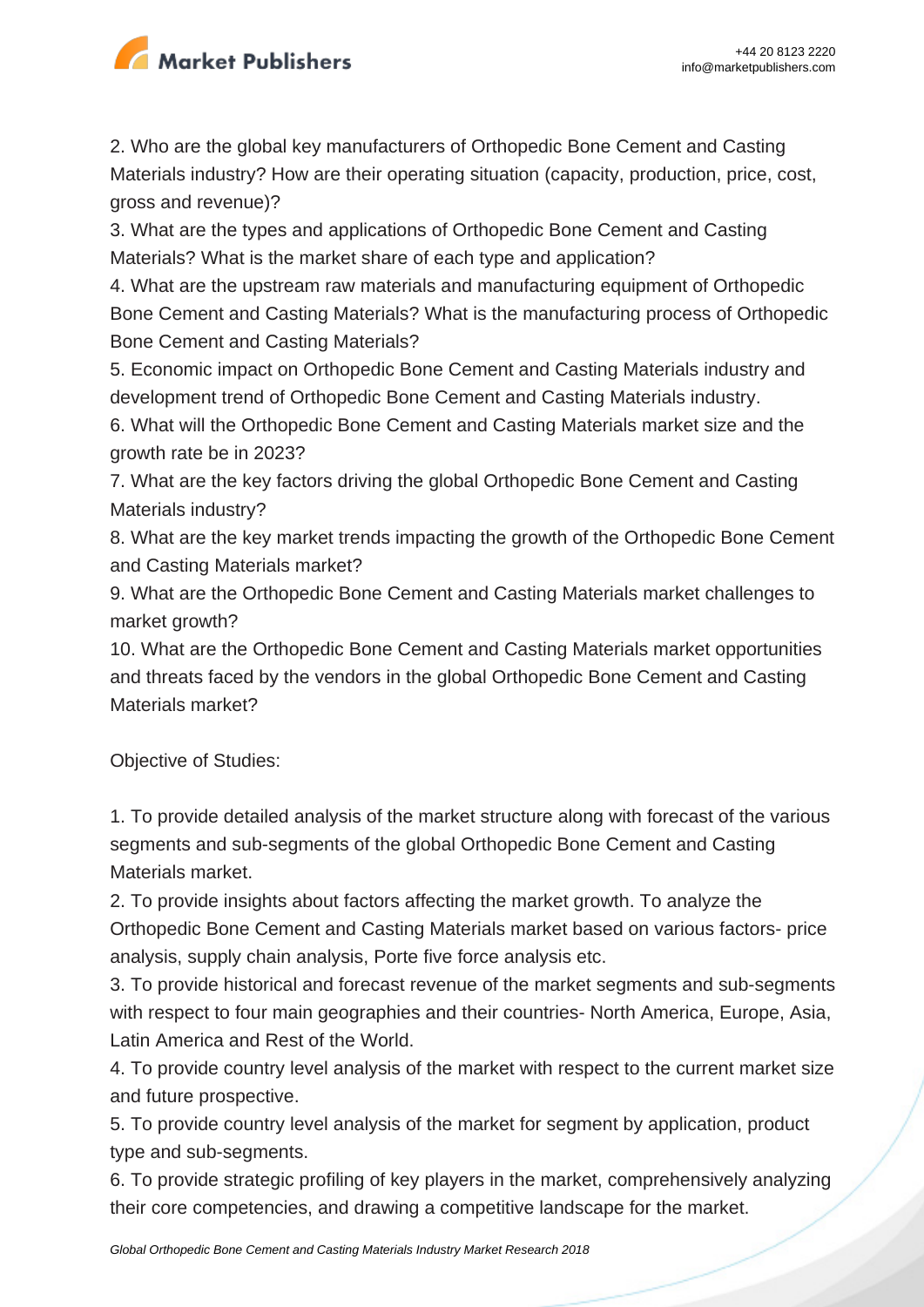

7. To track and analyze competitive developments such as joint ventures, strategic alliances, mergers and acquisitions, new product developments, and research and developments in the global Orthopedic Bone Cement and Casting Materials market.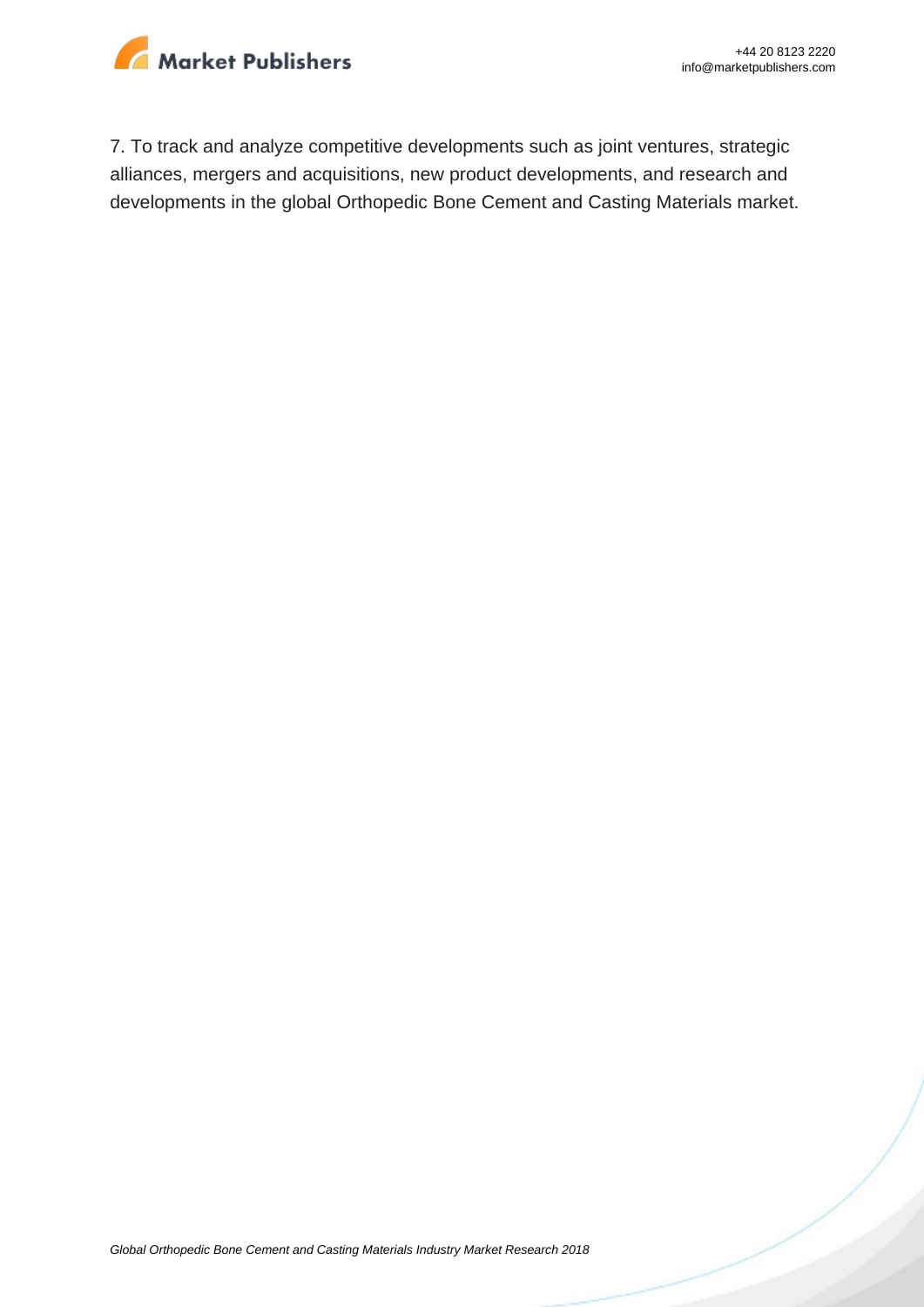

## **Contents**

#### **1 INDUSTRY OVERVIEW OF ORTHOPEDIC BONE CEMENT AND CASTING MATERIALS**

- 1.1 Brief Introduction of Orthopedic Bone Cement and Casting Materials
- 1.1.1 Definition of Orthopedic Bone Cement and Casting Materials
- 1.1.2 Development of Orthopedic Bone Cement and Casting Materials Industry
- 1.2 Classification of Orthopedic Bone Cement and Casting Materials
- 1.3 Status of Orthopedic Bone Cement and Casting Materials Industry
- 1.3.1 Industry Overview of Orthopedic Bone Cement and Casting Materials
- 1.3.2 Global Major Regions Status of Orthopedic Bone Cement and Casting Materials

#### **2 INDUSTRY CHAIN ANALYSIS OF ORTHOPEDIC BONE CEMENT AND CASTING MATERIALS**

2.1 Supply Chain Relationship Analysis of Orthopedic Bone Cement and Casting **Materials** 

2.2 Upstream Major Raw Materials and Price Analysis of Orthopedic Bone Cement and Casting Materials

2.3 Downstream Applications of Orthopedic Bone Cement and Casting Materials

#### **3 MANUFACTURING TECHNOLOGY OF ORTHOPEDIC BONE CEMENT AND CASTING MATERIALS**

3.1 Development of Orthopedic Bone Cement and Casting Materials Manufacturing **Technology** 

3.2 Manufacturing Process Analysis of Orthopedic Bone Cement and Casting Materials 3.3 Trends of Orthopedic Bone Cement and Casting Materials Manufacturing **Technology** 

#### **4 MAJOR MANUFACTURERS ANALYSIS OF ORTHOPEDIC BONE CEMENT AND CASTING MATERIALS**

4.1 3M Health Care Ltd

- 4.1.1 Company Profile
- 4.1.2 Product Picture and Specifications
- 4.1.3 Capacity, Production, Price, Cost, Gross and Revenue
- 4.1.4 Contact Information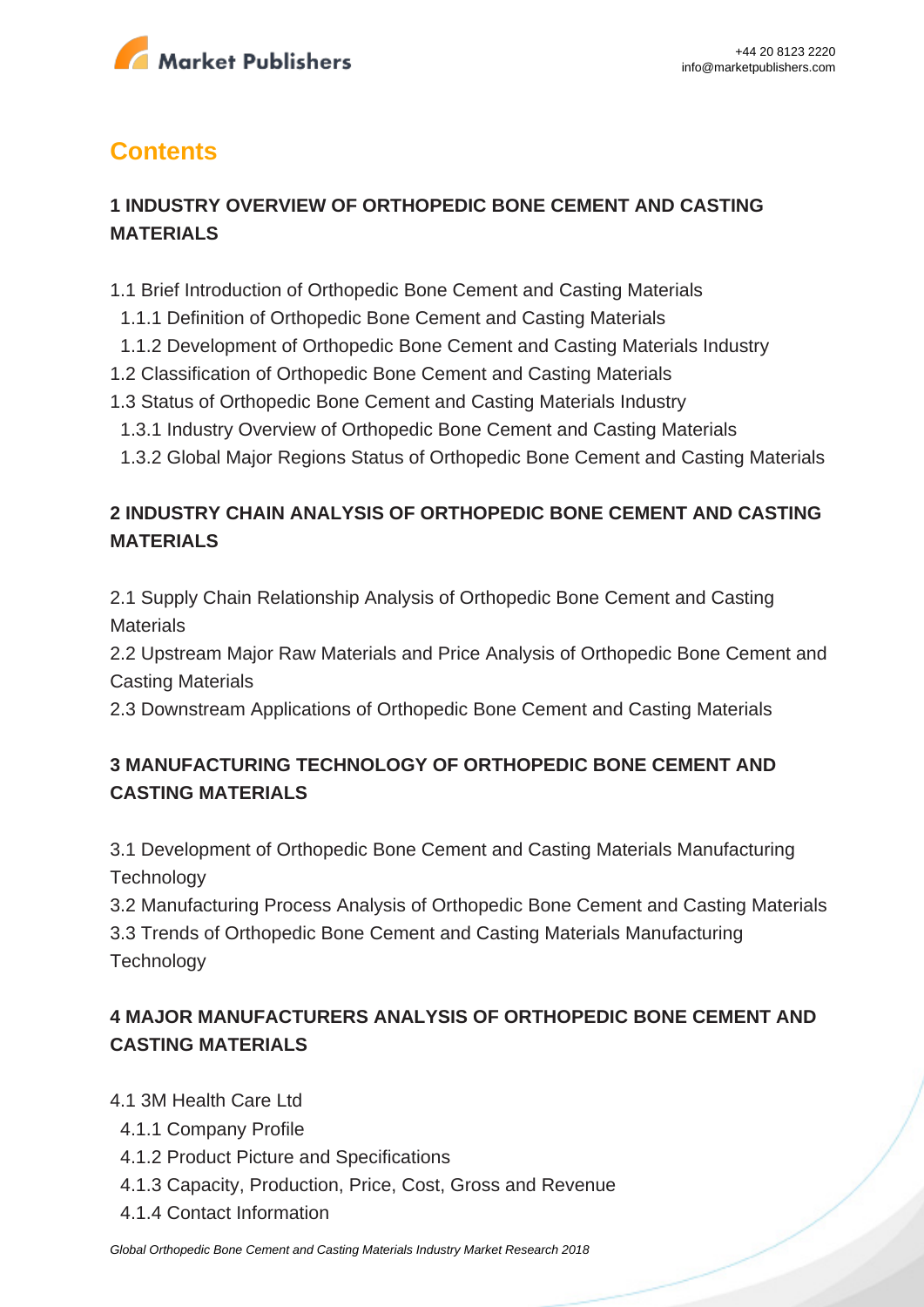

- 4.2 DePuy Companies
	- 4.2.1 Company Profile
	- 4.2.2 Product Picture and Specifications
	- 4.2.3 Capacity, Production, Price, Cost, Gross and Revenue
- 4.2.4 Contact Information
- 4.3 Zimmer Holdings
	- 4.3.1 Company Profile
	- 4.3.2 Product Picture and Specifications
- 4.3.3 Capacity, Production, Price, Cost, Gross and Revenue
- 4.3.4 Contact Information
- 4.4 Stryker Corporation
- 4.4.1 Company Profile
- 4.4.2 Product Picture and Specifications
- 4.4.3 Capacity, Production, Price, Cost, Gross and Revenue
- 4.4.4 Contact Information
- 4.5 BSN medical GmbH
- 4.5.1 Company Profile
- 4.5.2 Product Picture and Specifications
- 4.5.3 Capacity, Production, Price, Cost, Gross and Revenue
- 4.5.4 Contact Information
- 4.6 Smith & Nephew Plc
- 4.6.1 Company Profile
- 4.6.2 Product Picture and Specifications
- 4.6.3 Capacity, Production, Price, Cost, Gross and Revenue
- 4.6.4 Contact Information
- 4.7 Biomet
	- 4.7.1 Company Profile
	- 4.7.2 Product Picture and Specifications
- 4.7.3 Capacity, Production, Price, Cost, Gross and Revenue
- 4.7.4 Contact Information
- 4.8 Orthofix International N.V
	- 4.8.1 Company Profile
	- 4.8.2 Product Picture and Specifications
	- 4.8.3 Capacity, Production, Price, Cost, Gross and Revenue
	- 4.8.4 Contact Information
- 4.9 Company
	- 4.9.1 Company Profile
	- 4.9.2 Product Picture and Specifications
	- 4.9.3 Capacity, Production, Price, Cost, Gross and Revenue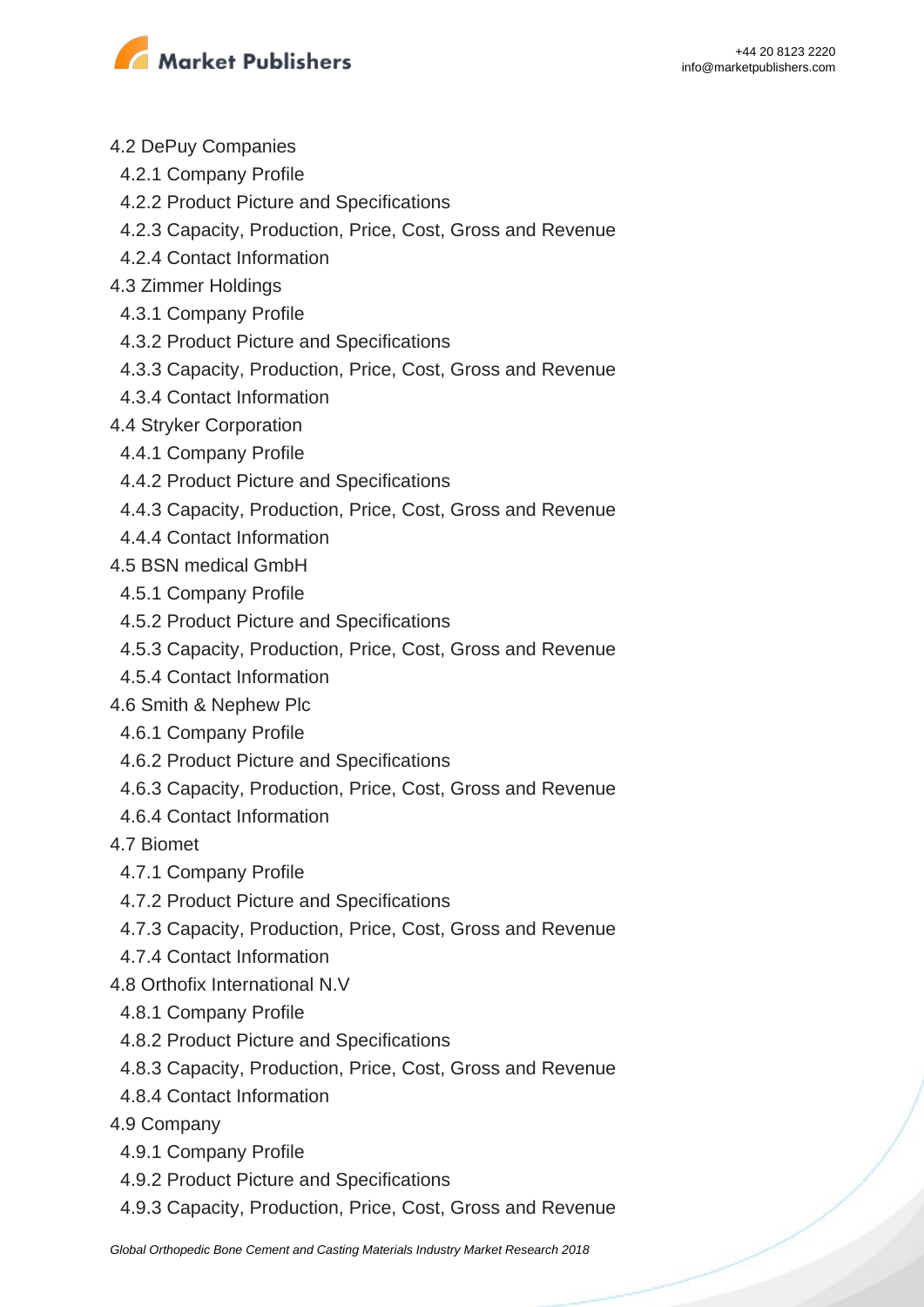

- 4.9.4 Contact Information
- 4.10 Company ten
- 4.10.1 Company Profile
- 4.10.2 Product Picture and Specifications
- 4.10.3 Capacity, Production, Price, Cost, Gross and Revenue
- 4.10.4 Contact Information

### **5 GLOBAL PRODUCTIONS, REVENUE AND PRICE ANALYSIS OF ORTHOPEDIC BONE CEMENT AND CASTING MATERIALS BY REGIONS, MANUFACTURERS, TYPES AND APPLICATIONS**

5.1 Global Production, Revenue of Orthopedic Bone Cement and Casting Materials by Regions 2013-2018

5.2 Global Production, Revenue of Orthopedic Bone Cement and Casting Materials by Manufacturers 2013-2018

5.3 Global Production, Revenue of Orthopedic Bone Cement and Casting Materials by Types 2013-2018

5.4 Global Production, Revenue of Orthopedic Bone Cement and Casting Materials by Applications 2013-2018

5.5 Price Analysis of Global Orthopedic Bone Cement and Casting Materials by Regions, Manufacturers, Types and Applications in 2013-2018

### **6 GLOBAL AND MAJOR REGIONS CAPACITY, PRODUCTION, REVENUE AND GROWTH RATE OF ORTHOPEDIC BONE CEMENT AND CASTING MATERIALS 2013-2018**

6.1 Global Capacity, Production, Price, Cost, Revenue, of Orthopedic Bone Cement and Casting Materials 2013-2018

6.2 Asia Pacific Capacity, Production, Price, Cost, Revenue, of Orthopedic Bone Cement and Casting Materials 2013-2018

6.3 Europe Capacity, Production, Price, Cost, Revenue, of Orthopedic Bone Cement and Casting Materials 2013-2018

6.4 Middle East & Africa Capacity, Production, Price, Cost, Revenue, of Orthopedic Bone Cement and Casting Materials 2013-2018

6.5 North America Capacity, Production, Price, Cost, Revenue, of Orthopedic Bone Cement and Casting Materials 2013-2018

6.6 Latin America Capacity, Production, Price, Cost, Revenue, of Orthopedic Bone Cement and Casting Materials 2013-2018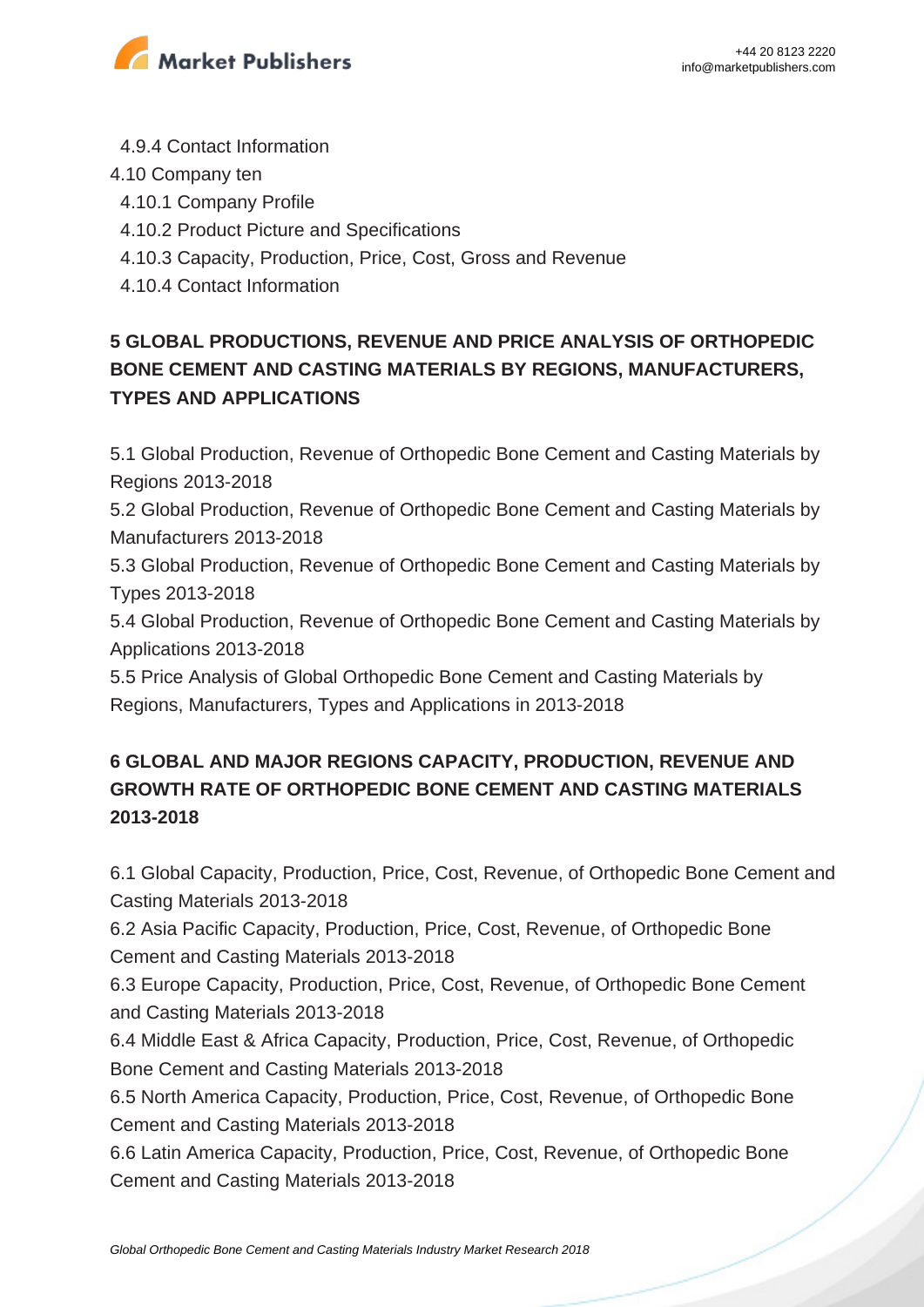

#### **7 CONSUMPTION VOLUMES, CONSUMPTION VALUE, IMPORT, EXPORT AND SALE PRICE ANALYSIS OF ORTHOPEDIC BONE CEMENT AND CASTING MATERIALS BY REGIONS**

7.1 Global Consumption Volume and Consumption Value of Orthopedic Bone Cement and Casting Materials by Regions 2013-2018 7.2 Global Consumption Volume, Consumption Value and Growth Rate of Orthopedic Bone Cement and Casting Materials 2013-2018 7.3 Asia Pacific Consumption Volume, Consumption Value, Import, Export and Growth Rate of Orthopedic Bone Cement and Casting Materials 2013-2018 7.4 Europe Consumption Volume, Consumption Value, Import, Export and Growth Rate of Orthopedic Bone Cement and Casting Materials 2013-2018 7.5 Middle East & Africa Consumption Volume, Consumption Value, Import, Export and Growth Rate of Orthopedic Bone Cement and Casting Materials 2013-2018 7.6 North America Consumption Volume, Consumption Value, Import, Export and Growth Rate of Orthopedic Bone Cement and Casting Materials 2013-2018 7.7 Latin America Consumption Volume, Consumption Value, Import, Export and Growth Rate of Orthopedic Bone Cement and Casting Materials 2013-2018 7.8 Sale Price Analysis of Global Orthopedic Bone Cement and Casting Materials by Regions 2013-2018

#### **8 GROSS AND GROSS MARGIN ANALYSIS OF ORTHOPEDIC BONE CEMENT AND CASTING MATERIALS**

8.1 Global Gross and Gross Margin of Orthopedic Bone Cement and Casting Materials by Regions 2013-2018

8.2 Global Gross and Gross Margin of Orthopedic Bone Cement and Casting Materials by Manufacturers 2013-2018

8.3 Global Gross and Gross Margin of Orthopedic Bone Cement and Casting Materials by Types 2013-2018

8.4 Global Gross and Gross Margin of Orthopedic Bone Cement and Casting Materials by Applications 2013-2018

### **9 MARKETING TRADERS OR DISTRIBUTOR ANALYSIS OF ORTHOPEDIC BONE CEMENT AND CASTING MATERIALS**

9.1 Marketing Channels Status of Orthopedic Bone Cement and Casting Materials 9.2 Marketing Channels Characteristic of Orthopedic Bone Cement and Casting **Materials**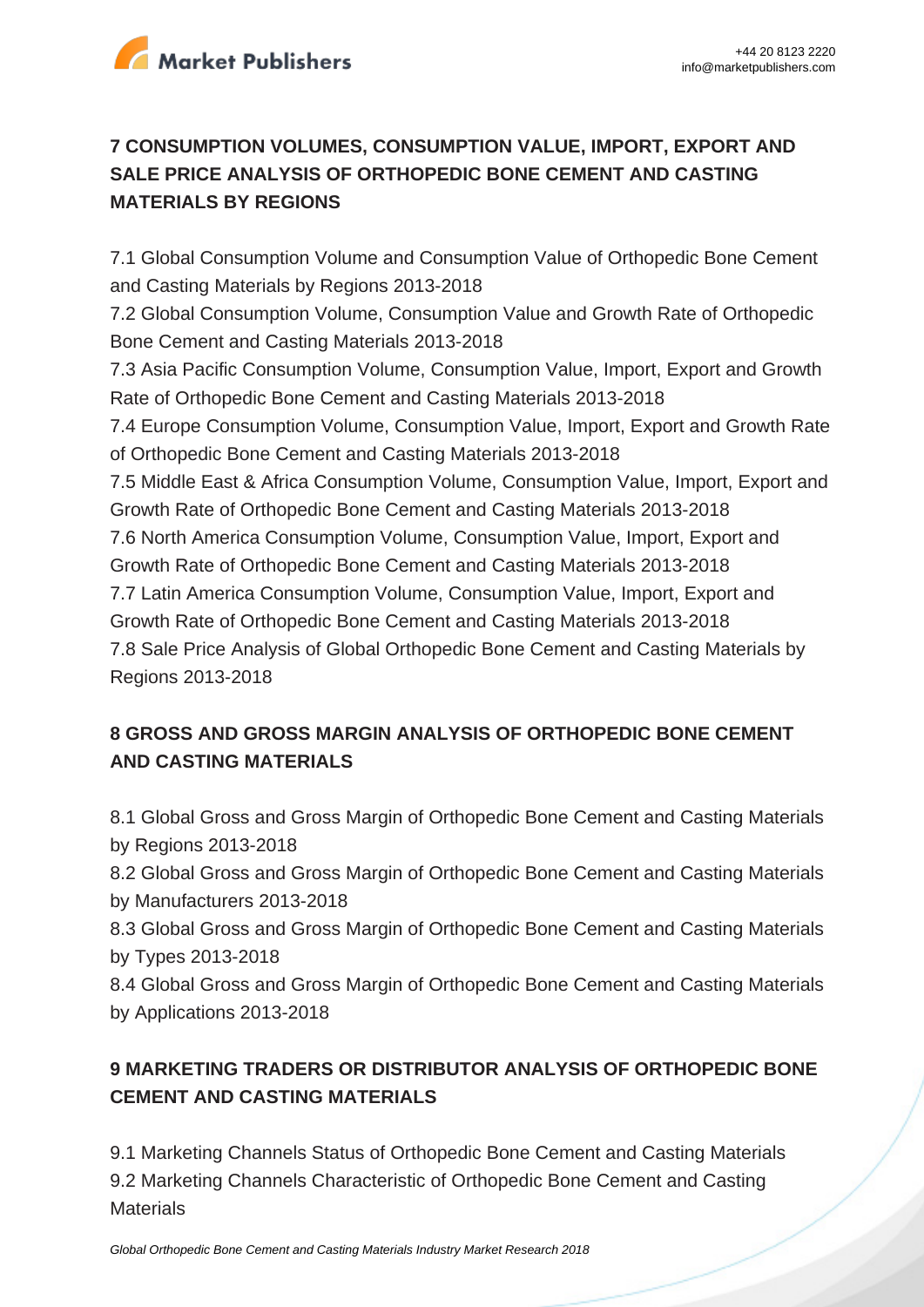

9.3 Marketing Channels Development Trend of Orthopedic Bone Cement and Casting **Materials** 

#### **10 GLOBAL AND CHINESE ECONOMIC IMPACTS ON ORTHOPEDIC BONE CEMENT AND CASTING MATERIALS INDUSTRY**

- 10.1 Global and Chinese Macroeconomic Environment Analysis
	- 10.1.1 Global Macroeconomic Analysis and Outlook
- 10.1.2 Chinese Macroeconomic Analysis and Outlook
- 10.2 Effects to Orthopedic Bone Cement and Casting Materials Industry

#### **11 DEVELOPMENT TREND ANALYSIS OF ORTHOPEDIC BONE CEMENT AND CASTING MATERIALS**

11.1 Capacity, Production and Revenue Forecast of Orthopedic Bone Cement and Casting Materials by Regions, Types and Applications

 11.1.1 Global Capacity, Production and Revenue of Orthopedic Bone Cement and Casting Materials by Regions 2018-2023

 11.1.2 Global and Major Regions Capacity, Production, Revenue and Growth Rate of Orthopedic Bone Cement and Casting Materials 2018-2023

 11.1.3 Global Capacity, Production and Revenue of Orthopedic Bone Cement and Casting Materials by Types 2018-2023

11.2 Consumption Volume and Consumption Value Forecast of Orthopedic Bone Cement and Casting Materials by Regions

 11.2.1 Global Consumption Volume and Consumption Value of Orthopedic Bone Cement and Casting Materials by Regions 2018-2023

 11.2.2 Global and Major Regions Consumption Volume, Consumption Value and Growth Rate of Orthopedic Bone Cement and Casting Materials 2018-2023 11.3 Supply, Import, Export and Consumption Forecast of Orthopedic Bone Cement and Casting Materials

 11.3.1 Supply, Consumption and Gap of Orthopedic Bone Cement and Casting Materials 2018-2023

 11.3.2 Global Capacity, Production, Price, Cost, Revenue, Supply, Import, Export and Consumption of Orthopedic Bone Cement and Casting Materials 2018-2023

 11.3.3 North America Capacity, Production, Price, Cost, Revenue, Supply, Import, Export and Consumption of Orthopedic Bone Cement and Casting Materials 2018-2023

 11.3.4 Europe Capacity, Production, Price, Cost, Revenue, Supply, Import, Export and Consumption of Orthopedic Bone Cement and Casting Materials 2018-2023

11.3.5 Asia Pacific Capacity, Production, Price, Cost, Revenue, Supply, Import, Export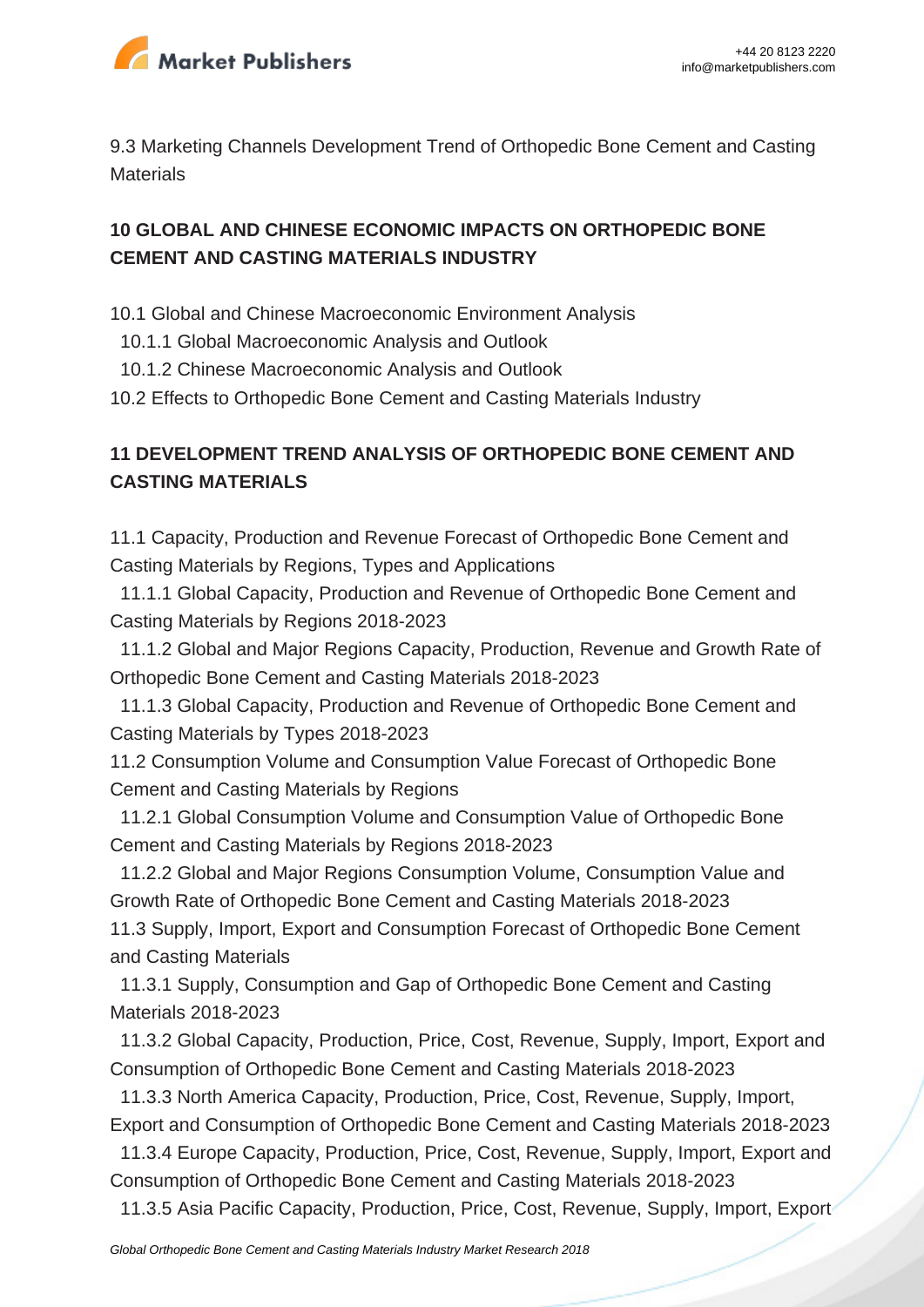

and Consumption of Orthopedic Bone Cement and Casting Materials 2018-2023

 11.3.6 Middle East & Africa Capacity, Production, Price, Cost, Revenue, Supply, Import, Export and Consumption of Orthopedic Bone Cement and Casting Materials 2018-2023

 11.3.7 Latin America Capacity, Production, Price, Cost, Revenue, Supply, Import, Export and Consumption of Orthopedic Bone Cement and Casting Materials 2018-2023

#### **12 CONTACT INFORMATION OF ORTHOPEDIC BONE CEMENT AND CASTING MATERIALS**

12.1 Upstream Major Raw Materials and Equipment Suppliers Analysis of Orthopedic Bone Cement and Casting Materials

 12.1.1 Major Raw Materials Suppliers with Contact Information Analysis of Orthopedic Bone Cement and Casting Materials

 12.1.2 Major Equipment Suppliers with Contact Information Analysis of Orthopedic Bone Cement and Casting Materials

12.2 Downstream Major Consumers Analysis of Orthopedic Bone Cement and Casting **Materials** 

12.3 Major Suppliers of Orthopedic Bone Cement and Casting Materials with Contact Information

12.4 Supply Chain Relationship Analysis of Orthopedic Bone Cement and Casting **Materials** 

#### **13 NEW PROJECT INVESTMENT FEASIBILITY ANALYSIS OF ORTHOPEDIC BONE CEMENT AND CASTING MATERIALS**

13.1 New Project SWOT Analysis of Orthopedic Bone Cement and Casting Materials 13.2 New Project Investment Feasibility Analysis of Orthopedic Bone Cement and Casting Materials

13.2.1 Project Name

- 13.2.2 Investment Budget
- 13.2.3 Project Product Solutions
- 13.2.4 Project Schedule

### **14 CONCLUSION OF THE GLOBAL ORTHOPEDIC BONE CEMENT AND CASTING MATERIALS INDUSTRY 2018 MARKET RESEARCH REPORT**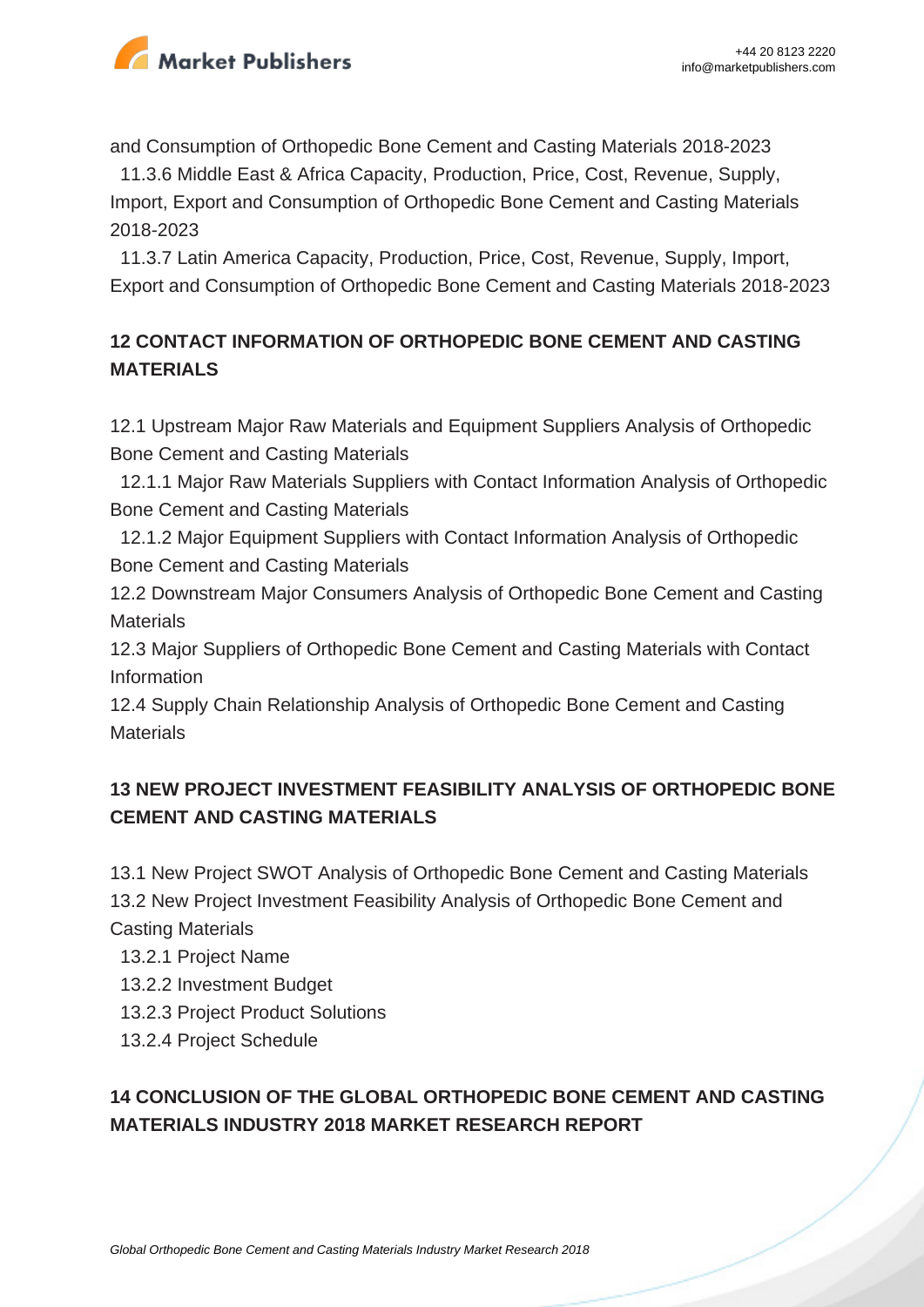

# **List Of Tables**

#### **LIST OF TABLES**

Table Classification of Orthopedic Bone Cement and Casting Materials

Table Major Manufacturers

Table Major Manufacturers

Table Major Manufacturers

Table Global Orthopedic Bone Cement and Casting Materials Major Manufacturers

Table Global Major Regions Orthopedic Bone Cement and Casting Materials

Development Status in 2017

Table Raw Material Suppliers and Price Analysis

Table Applications of Orthopedic Bone Cement and Casting Materials

Table Major Consumers

Table Major Consumers

Table Major Consumers

Table 3M Health Care Ltd Information List

Table Orthopedic Bone Cement and Casting Materials Capacity (Unit), Production

(Unit), Price (USD/Unit), Cost (USD/Unit), Gross (USD/Unit), Revenue (M USD) and

Gross Margin of 3M Health Care Ltd 2013-2018

Table DePuy Companies Information List

Table Orthopedic Bone Cement and Casting Materials Capacity (Unit), Production

(Unit), Price (USD/Unit), Cost (USD/Unit), Gross (USD/Unit), Revenue (M USD) and

Gross Margin of DePuy Companies 2013-2018

Table Zimmer Holdings Information List

Table Orthopedic Bone Cement and Casting Materials Capacity (Unit), Production

(Unit), Price (USD/Unit), Cost (USD/Unit), Gross (USD/Unit), Revenue (M USD) and

Gross Margin of Zimmer Holdings 2013-2018

Table Stryker Corporation Information List

Table Orthopedic Bone Cement and Casting Materials Capacity (Unit), Production

(Unit), Price (USD/Unit), Cost (USD/Unit), Gross (USD/Unit), Revenue (M USD) and

Gross Margin of Stryker Corporation 2013-2018

Table BSN medical GmbH Information List

Table Orthopedic Bone Cement and Casting Materials Capacity (Unit), Production

(Unit), Price (USD/Unit), Cost (USD/Unit), Gross (USD/Unit), Revenue (M USD) and

Gross Margin of BSN medical GmbH 2013-2018

Table Smith & Nephew Plc Information List

Table Orthopedic Bone Cement and Casting Materials Capacity (Unit), Production (Unit), Price (USD/Unit), Cost (USD/Unit), Gross (USD/Unit), Revenue (M USD) and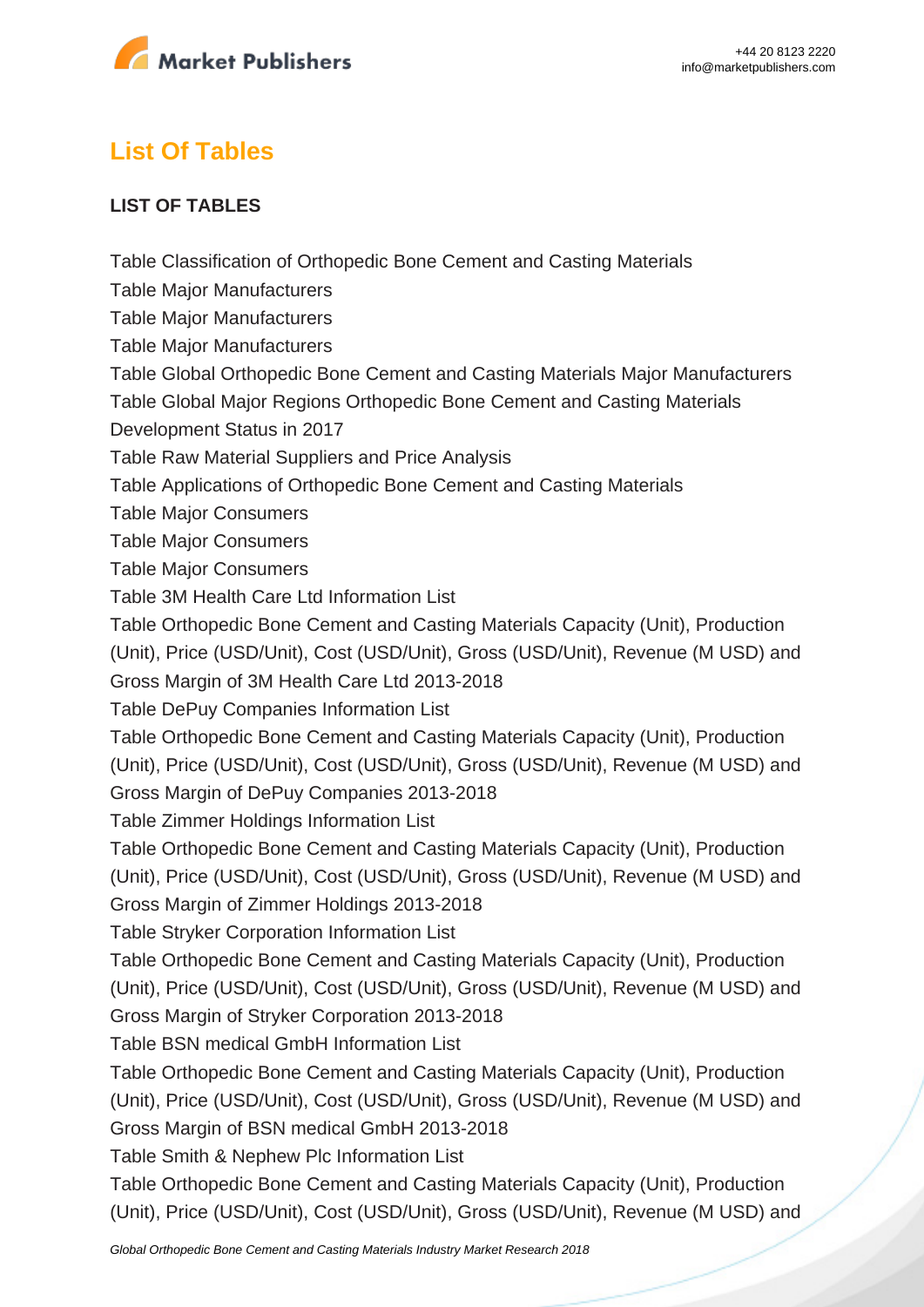

Gross Margin of Smith & Nephew Plc 2013-2018 Table Biomet Information List Table Orthopedic Bone Cement and Casting Materials Capacity (Unit), Production (Unit), Price (USD/Unit), Cost (USD/Unit), Gross (USD/Unit), Revenue (M USD) and Gross Margin of Biomet 2013-2018 Table Orthofix International N.V Information List Table Orthopedic Bone Cement and Casting Materials Capacity (Unit), Production (Unit), Price (USD/Unit), Cost (USD/Unit), Gross (USD/Unit), Revenue (M USD) and Gross Margin of Orthofix International N.V 2013-2018 Table Company 9 Information List Table Orthopedic Bone Cement and Casting Materials Capacity (Unit), Production (Unit), Price (USD/Unit), Cost (USD/Unit), Gross (USD/Unit), Revenue (M USD) and Gross Margin of Company 9 2013-2018 Table Company ten Information List Table Orthopedic Bone Cement and Casting Materials Capacity (Unit), Production (Unit), Price (USD/Unit), Cost (USD/Unit), Gross (USD/Unit), Revenue (M USD) and Gross Margin of Company ten 2013-2018 Table Global Production (Unit) of Orthopedic Bone Cement and Casting Materials by Regions 2013-2018 Table Global Revenue (M USD) of Orthopedic Bone Cement and Casting Materials by Regions 2013-2018 Table Global Production (Unit) of Orthopedic Bone Cement and Casting Materials by Manufacturers 2013-2018 Table Global Revenue (M USD) of Orthopedic Bone Cement and Casting Materials by Manufacturers 2013-2018 Table Global Production (Unit) of Orthopedic Bone Cement and Casting Materials by Types 2013-2018 Table Global Revenue (M USD) of Orthopedic Bone Cement and Casting Materials by Types 2013-2018 Table Global Production (Unit) of Orthopedic Bone Cement and Casting Materials by Applications 2013-2018 Table Global Revenue (M USD) of Orthopedic Bone Cement and Casting Materials by Applications 2013-2018 Table Price Comparison of Global Orthopedic Bone Cement and Casting Materials by Regions in 2013-2018 (USD/Unit) Table Price Comparison of Global Orthopedic Bone Cement and Casting Materials by Manufacturers in 2013-2018 (USD/Unit) Table Price Comparison of Global Orthopedic Bone Cement and Casting Materials by Types in 2013-2018 (USD/Unit)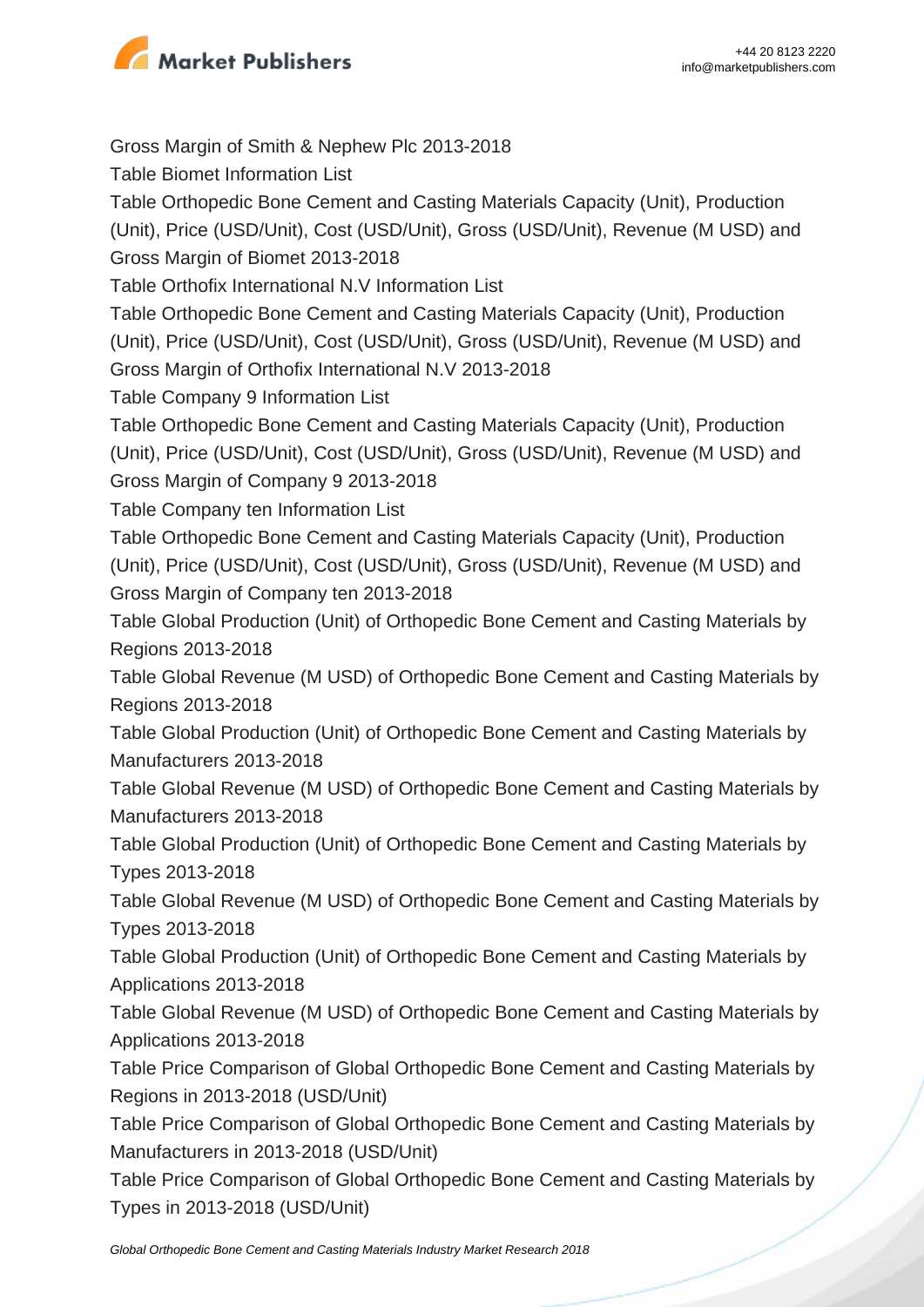

Table Price Comparison of Global Orthopedic Bone Cement and Casting Materials by Applications in 2013-2018 (USD/Unit)

Table Global Capacity (Unit), Production (Unit), Price (USD/Unit), Cost (USD/Unit),

Revenue (M USD) and Gross Margin of Orthopedic Bone Cement and Casting Materials 2013-2018

Table Asia Pacific Capacity (Unit), Production (Unit), Price (USD/Unit), Cost (USD/Unit), Revenue (M USD) and Gross Margin of Orthopedic Bone Cement and Casting Materials 2013-2018

Table Europe Capacity (Unit), Production (Unit), Price (USD/Unit), Cost (USD/Unit), Revenue (M USD) and Gross Margin of Orthopedic Bone Cement and Casting Materials 2013-2018

Table Middle East & Africa Capacity (Unit), Production (Unit), Price (USD/Unit), Cost (USD/Unit), Revenue (M USD) and Gross Margin of Orthopedic Bone Cement and Casting Materials 2013-2018

Table North America Capacity (Unit), Production (Unit), Price (USD/Unit), Cost (USD/Unit), Revenue (M USD) and Gross Margin of Orthopedic Bone Cement and Casting Materials 2013-2018

Table Latin America Capacity (Unit), Production (Unit), Price (USD/Unit), Cost (USD/Unit), Revenue (M USD) and Gross Margin of Orthopedic Bone Cement and Casting Materials 2013-2018

Table Global Consumption Volume (Unit) of Orthopedic Bone Cement and Casting Materials by Regions 2013-2018

Table Global Consumption Value (M USD) of Orthopedic Bone Cement and Casting Materials by Regions 2013-2018

Table Global Supply, Consumption and Gap of Orthopedic Bone Cement and Casting Materials 2013-2018 (Unit)

Table Asia Pacific Supply, Import, Export and Consumption of Orthopedic Bone Cement and Casting Materials 2013-2018 (Unit)

Table Europe Supply, Import, Export and Consumption of Orthopedic Bone Cement and Casting Materials 2013-2018 (Unit)

Table Middle East & Africa Supply, Import, Export and Consumption of Orthopedic Bone Cement and Casting Materials 2013-2018 (Unit)

Table North America Supply, Import, Export and Consumption of Orthopedic Bone Cement and Casting Materials 2013-2018 (Unit)

Table Latin America Supply, Import, Export and Consumption of Orthopedic Bone Cement and Casting Materials 2013-2018 (Unit)

Table Sale Price (USD/Unit) of Orthopedic Bone Cement and Casting Materials by Regions 2013-2018

Table Market Share of Orthopedic Bone Cement and Casting Materials by Different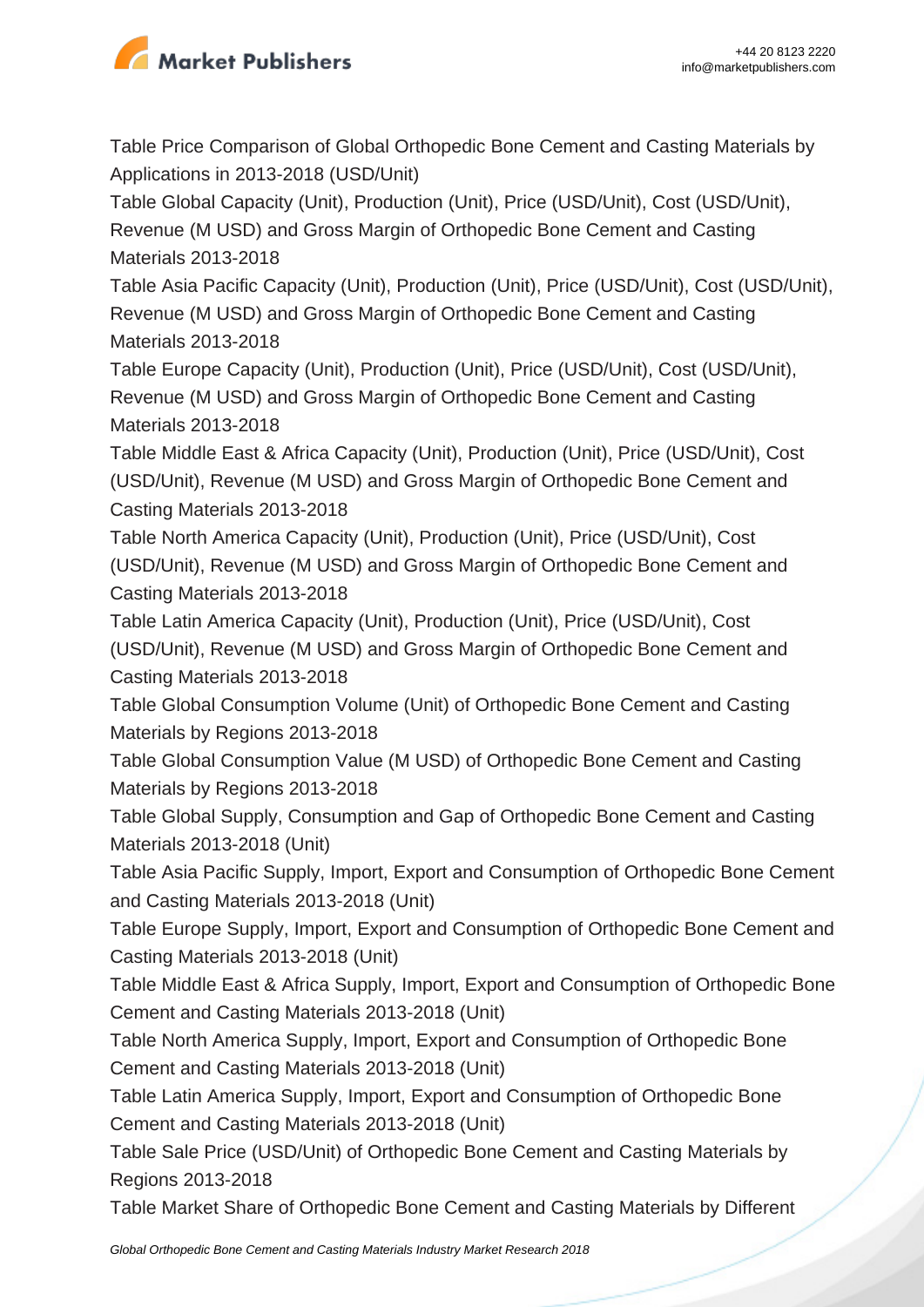

Sale Price Levels

Table Global Gross (USD/Unit) of Orthopedic Bone Cement and Casting Materials by Regions 2013-2018

Table Global Gross Margin of Orthopedic Bone Cement and Casting Materials by Regions 2013-2018

Table Global Gross (USD/Unit) of Orthopedic Bone Cement and Casting Materials by Manufacturers 2013-2018

Table Global Gross Margin of Orthopedic Bone Cement and Casting Materials by Manufacturers 2013-2018

Table Global Gross (USD/Unit) of Orthopedic Bone Cement and Casting Materials by Types 2013-2018

Table Global Gross Margin of Orthopedic Bone Cement and Casting Materials by Types 2013-2018

Table Global Gross (USD/Unit) of Orthopedic Bone Cement and Casting Materials by Applications 2013-2018

Table Global Gross Margin of Orthopedic Bone Cement and Casting Materials by Applications 2013-2018

Table Regional Import, Export, and Trade of Orthopedic Bone Cement and Casting Materials (Unit)

Table Flow of International Trade in 2017

Table Macroeconomic Growth of World Output, 2013-2018

Table Annual Growth Rate of GDP and CPI (%)

Table Global Capacity (Unit) of Orthopedic Bone Cement and Casting Materials by Regions 2018-2023

Table Global Production (Unit) of Orthopedic Bone Cement and Casting Materials by Regions 2018-2023

Table Global Revenue (M USD) of Orthopedic Bone Cement and Casting Materials by Regions 2018-2023

Table Global Capacity (Unit) of Orthopedic Bone Cement and Casting Materials by Types 2018-2023

Table Global Production (Unit) of Orthopedic Bone Cement and Casting Materials by Types 2018-2023

Table Global Revenue (M USD) of Orthopedic Bone Cement and Casting Materials by Types 2018-2023

Table Global Consumption Volume (Unit) of Orthopedic Bone Cement and Casting Materials by Regions 2018-2023

Table Global Consumption Value (M USD) of Orthopedic Bone Cement and Casting Materials by Regions 2018-2023

Table Global Supply, Consumption and Gap of Orthopedic Bone Cement and Casting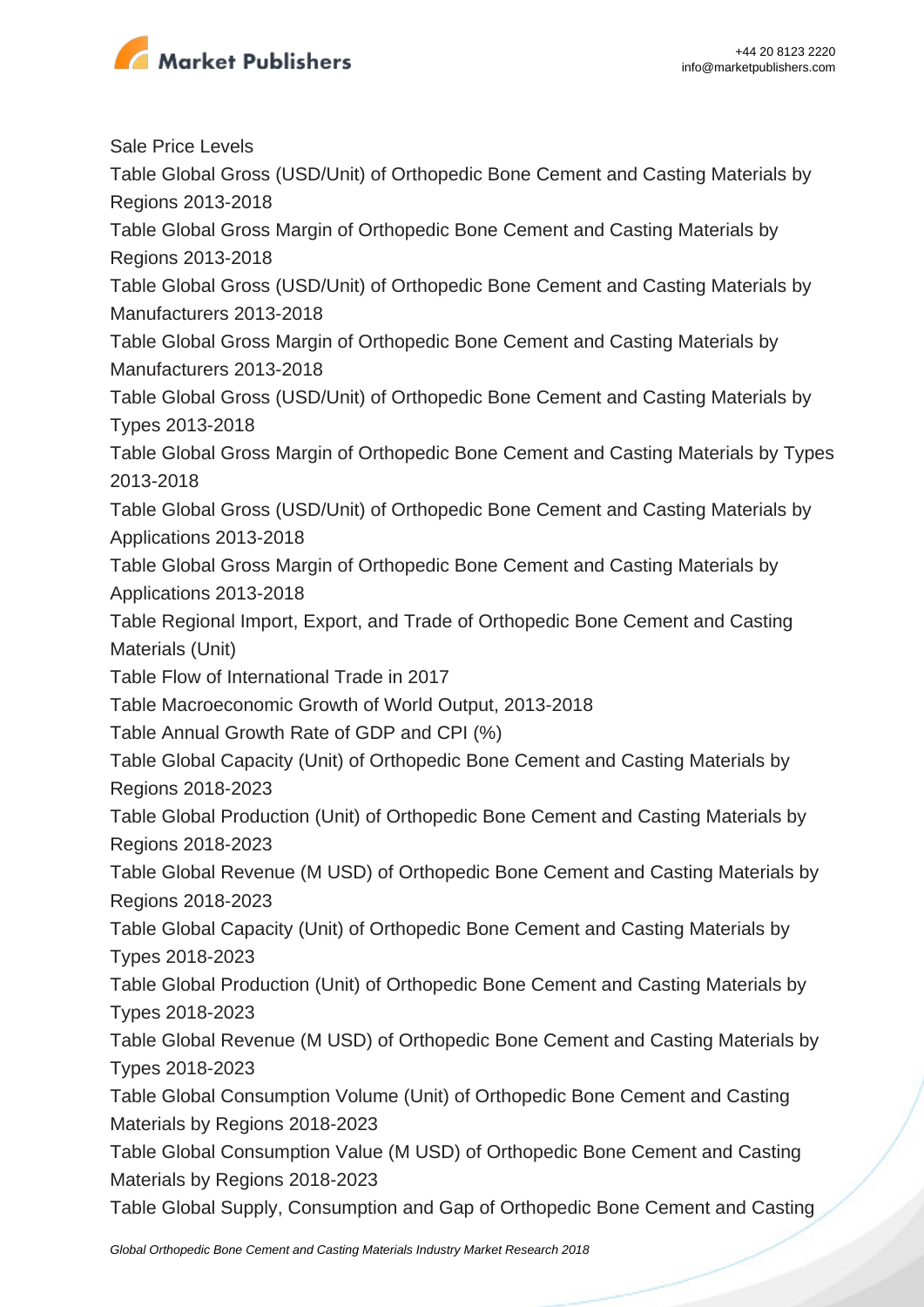

Materials 2018-2023 (Unit)

Table North America Supply, Consumption and Gap of Orthopedic Bone Cement and Casting Materials 2018-2023 (Unit)

Table Europe Supply, Consumption and Gap of Orthopedic Bone Cement and Casting Materials 2018-2023 (Unit)

Table Asia Pacific Supply, Consumption and Gap of Orthopedic Bone Cement and Casting Materials 2018-2023 (Unit)

Table Middle East & Africa Supply, Consumption and Gap of Orthopedic Bone Cement and Casting Materials 2018-2023 (Unit)

Table Latin America Supply, Consumption and Gap of Orthopedic Bone Cement and Casting Materials 2018-2023 (Unit)

Table Global Capacity (Unit), Production (Unit), Price (USD/Unit), Cost (USD/Unit), Revenue (M USD) and Gross Margin of Orthopedic Bone Cement and Casting Materials 2018-2023

Table North America Capacity (Unit), Production (Unit), Price (USD/Unit), Cost (USD/Unit), Revenue (M USD) and Gross Margin of Orthopedic Bone Cement and Casting Materials 2018-2023

Table North America Supply, Import, Export and Consumption of Orthopedic Bone Cement and Casting Materials 2018-2023 (Unit)

Table Europe Capacity (Unit), Production (Unit), Price (USD/Unit), Cost (USD/Unit), Revenue (M USD) and Gross Margin of Orthopedic Bone Cement and Casting Materials 2018-2023

Table Europe Supply, Import, Export and Consumption of Orthopedic Bone Cement and Casting Materials 2018-2023 (Unit)

Table Asia Pacific Capacity (Unit), Production (Unit), Price (USD/Unit), Cost (USD/Unit), Revenue (M USD) and Gross Margin of Orthopedic Bone Cement and Casting Materials 2018-2023

Table Asia Pacific Supply, Import, Export and Consumption of Orthopedic Bone Cement and Casting Materials 2018-2023 (Unit)

Table Middle East & Africa Capacity (Unit), Production (Unit), Price (USD/Unit), Cost (USD/Unit), Revenue (M USD) and Gross Margin of Orthopedic Bone Cement and Casting Materials 2018-2023

Table Middle East & Africa Supply, Import, Export and Consumption of Orthopedic Bone Cement and Casting Materials 2018-2023 (Unit)

Table Latin America Capacity (Unit), Production (Unit), Price (USD/Unit), Cost (USD/Unit), Revenue (M USD) and Gross Margin of Orthopedic Bone Cement and Casting Materials 2018-2023

Table Latin America Supply, Import, Export and Consumption of Orthopedic Bone Cement and Casting Materials 2018-2023 (Unit)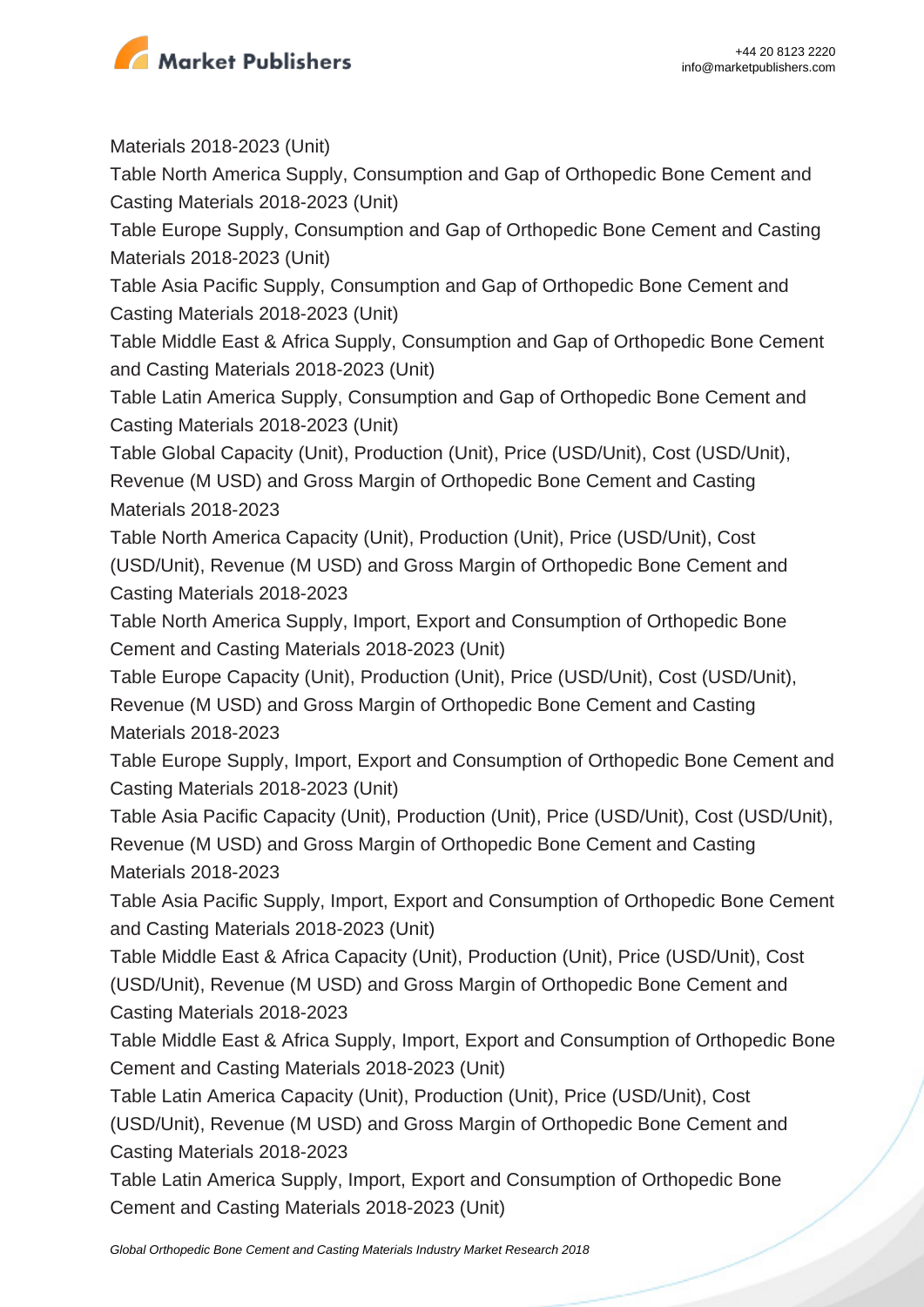

Table Major Raw Materials Suppliers with Contact Information of Orthopedic Bone Cement and Casting Materials

Table Major Equipment Suppliers with Contact Information of Orthopedic Bone Cement and Casting Materials

Table Major Consumers with Contact Information of Orthopedic Bone Cement and Casting Materials

Table Major Suppliers of Orthopedic Bone Cement and Casting Materials with Contact Information

Table New Project SWOT Analysis of Orthopedic Bone Cement and Casting Materials Table Project Appraisal and Financing

Table New Project Construction Period

Table New Project Investment Feasibility Analysis of Orthopedic Bone Cement and Casting Materials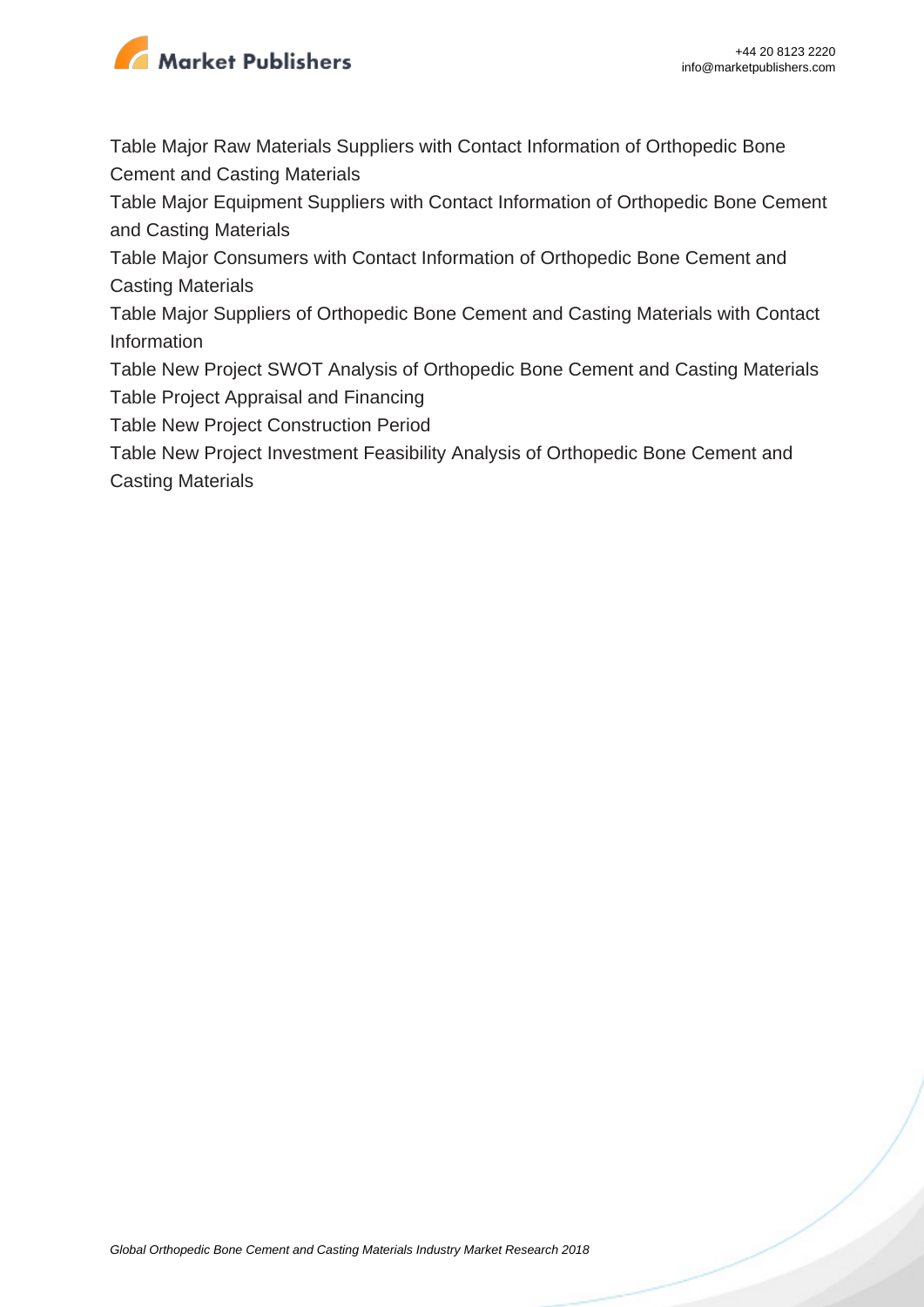

# **List Of Figures**

#### **LIST OF FIGURES**

Figure Picture of Orthopedic Bone Cement and Casting Materials

Figure Global Production Market Share of Orthopedic Bone Cement and Casting

Materials by Types in 2017

Figure Picture

Figure Picture

Figure Picture

Figure Supply Chain Relationship Analysis of Orthopedic Bone Cement and Casting **Materials** 

Figure Global Consumption Volume Market Share of Orthopedic Bone Cement and Casting Materials by Applications in 2017

Figure Examples

Figure Examples

Figure Examples

Figure Orthopedic Bone Cement and Casting Materials Picture and Specifications of 3M Health Care Ltd

Figure Orthopedic Bone Cement and Casting Materials Capacity (Unit), Production (Unit) and Growth Rate of 3M Health Care Ltd 2013-2018

Figure Orthopedic Bone Cement and Casting Materials Production (Unit) and Global Market Share of 3M Health Care Ltd 2013-2018

Figure Orthopedic Bone Cement and Casting Materials Picture and Specifications of DePuy Companies

Figure Orthopedic Bone Cement and Casting Materials Capacity (Unit), Production (Unit) and Growth Rate of DePuy Companies 2013-2018

Figure Orthopedic Bone Cement and Casting Materials Production (Unit) and Global Market Share of DePuy Companies 2013-2018

Figure Orthopedic Bone Cement and Casting Materials Picture and Specifications of Zimmer Holdings

Figure Orthopedic Bone Cement and Casting Materials Capacity (Unit), Production (Unit) and Growth Rate of Zimmer Holdings 2013-2018

Figure Orthopedic Bone Cement and Casting Materials Production (Unit) and Global Market Share of Zimmer Holdings 2013-2018

Figure Orthopedic Bone Cement and Casting Materials Picture and Specifications of Stryker Corporation

Figure Orthopedic Bone Cement and Casting Materials Capacity (Unit), Production (Unit) and Growth Rate of Stryker Corporation 2013-2018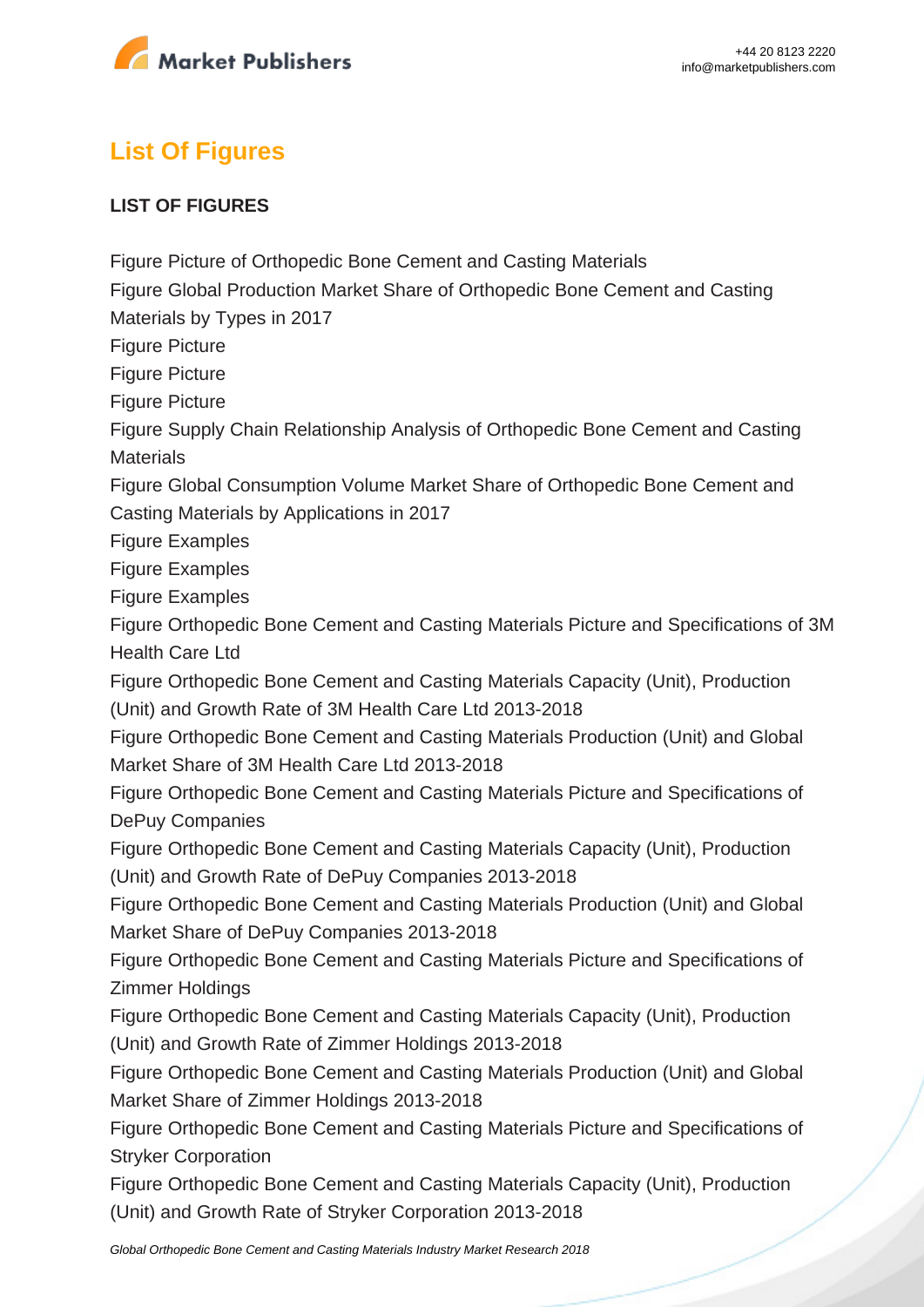

Figure Orthopedic Bone Cement and Casting Materials Production (Unit) and Global Market Share of Stryker Corporation 2013-2018

Figure Orthopedic Bone Cement and Casting Materials Picture and Specifications of BSN medical GmbH

Figure Orthopedic Bone Cement and Casting Materials Capacity (Unit), Production (Unit) and Growth Rate of BSN medical GmbH 2013-2018

Figure Orthopedic Bone Cement and Casting Materials Production (Unit) and Global Market Share of BSN medical GmbH 2013-2018

Figure Orthopedic Bone Cement and Casting Materials Picture and Specifications of Smith & Nephew Plc

Figure Orthopedic Bone Cement and Casting Materials Capacity (Unit), Production (Unit) and Growth Rate of Smith & Nephew Plc 2013-2018

Figure Orthopedic Bone Cement and Casting Materials Production (Unit) and Global Market Share of Smith & Nephew Plc 2013-2018

Figure Orthopedic Bone Cement and Casting Materials Picture and Specifications of Biomet

Figure Orthopedic Bone Cement and Casting Materials Capacity (Unit), Production (Unit) and Growth Rate of Biomet 2013-2018

Figure Orthopedic Bone Cement and Casting Materials Production (Unit) and Global Market Share of Biomet 2013-2018

Figure Orthopedic Bone Cement and Casting Materials Picture and Specifications of Orthofix International N.V

Figure Orthopedic Bone Cement and Casting Materials Capacity (Unit), Production (Unit) and Growth Rate of Orthofix International N.V 2013-2018

Figure Orthopedic Bone Cement and Casting Materials Production (Unit) and Global Market Share of Orthofix International N.V 2013-2018

Figure Orthopedic Bone Cement and Casting Materials Picture and Specifications of **Company** 

Figure Orthopedic Bone Cement and Casting Materials Capacity (Unit), Production (Unit) and Growth Rate of Company 9 2013-2018

Figure Orthopedic Bone Cement and Casting Materials Production (Unit) and Global Market Share of Company 9 2013-2018

Figure Orthopedic Bone Cement and Casting Materials Picture and Specifications of Company ten

Figure Orthopedic Bone Cement and Casting Materials Capacity (Unit), Production (Unit) and Growth Rate of Company ten 2013-2018

Figure Orthopedic Bone Cement and Casting Materials Production (Unit) and Global Market Share of Company ten 2013-2018

Figure Global Production Market Share of Orthopedic Bone Cement and Casting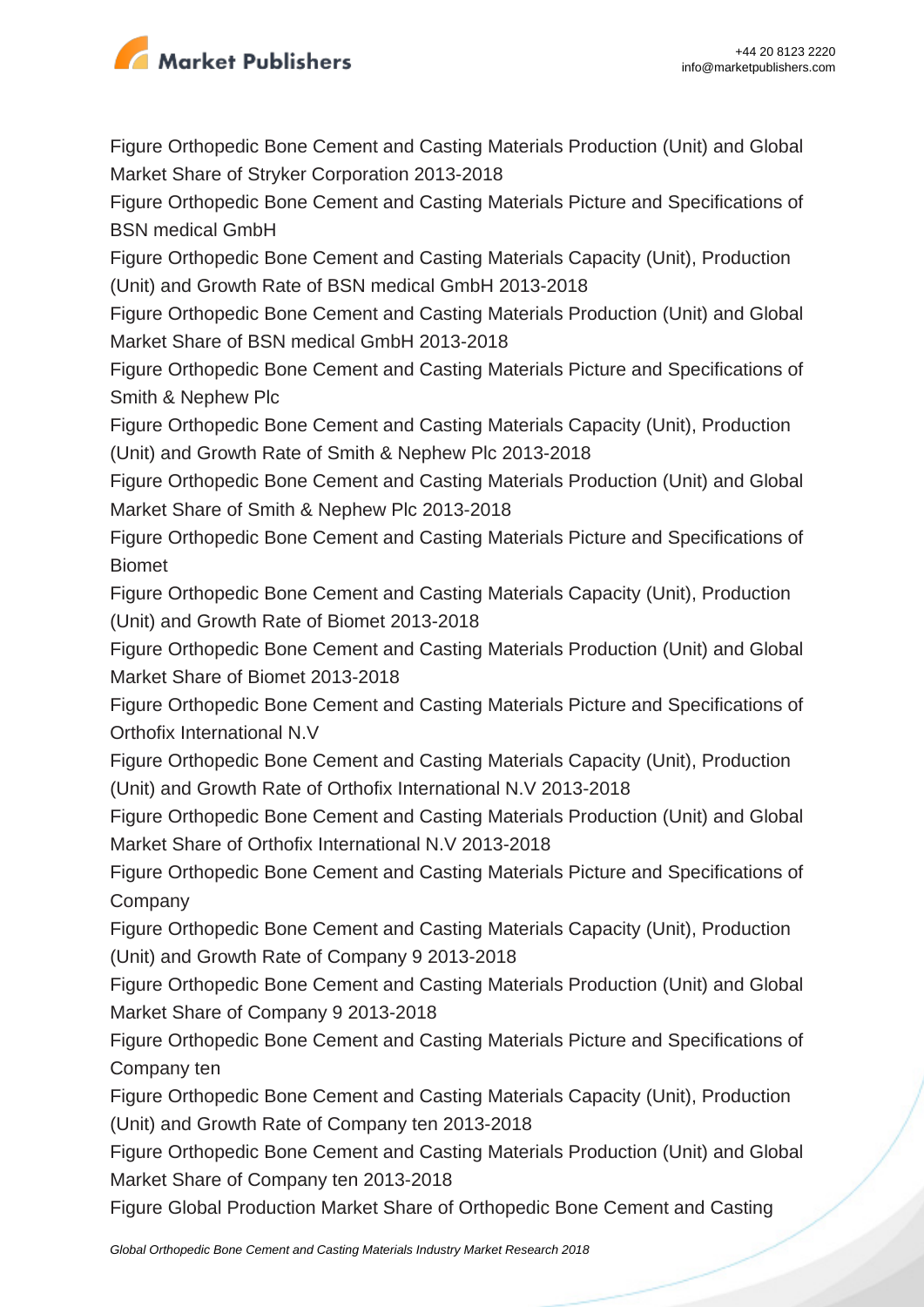

Materials by Regions in 2013 Figure Global Production Market Share of Orthopedic Bone Cement and Casting Materials by Regions in 2017 Figure Global Revenue Market Share of Orthopedic Bone Cement and Casting Materials by Regions in 2013 Figure Global Revenue Market Share of Orthopedic Bone Cement and Casting Materials by Regions in 2017 Figure Global Production Market Share of Orthopedic Bone Cement and Casting Materials by Manufacturers in 2013 Figure Global Production Market Share of Orthopedic Bone Cement and Casting Materials by Manufacturers in 2017 Figure Global Revenue Market Share of Orthopedic Bone Cement and Casting Materials by Manufacturers in 2013 Figure Global Revenue Market Share of Orthopedic Bone Cement and Casting Materials by Manufacturers in 2017 Figure Global Production Market Share of Orthopedic Bone Cement and Casting Materials by Types in 2013 Figure Global Production Market Share of Orthopedic Bone Cement and Casting Materials by Types in 2017 Figure Global Revenue Market Share of Orthopedic Bone Cement and Casting Materials by Types in 2013 Figure Global Revenue Market Share of Orthopedic Bone Cement and Casting Materials by Types in 2017 Figure Global Production Market Share of Orthopedic Bone Cement and Casting Materials by Applications in 2013 Figure Global Production Market Share of Orthopedic Bone Cement and Casting Materials by Applications in 2017 Figure Global Revenue Market Share of Orthopedic Bone Cement and Casting Materials by Applications in 2013 Figure Global Revenue Market Share of Orthopedic Bone Cement and Casting Materials by Applications in 2017 Figure Price Comparison of Global Orthopedic Bone Cement and Casting Materials by Regions in 2013 (USD/Unit) Figure Price Comparison of Global Orthopedic Bone Cement and Casting Materials by Regions in 2017 (USD/Unit) Figure Price Comparison of Global Orthopedic Bone Cement and Casting Materials by Manufacturers in 2013 (USD/Unit) Figure Price Comparison of Global Orthopedic Bone Cement and Casting Materials by

Manufacturers in 2017 (USD/Unit)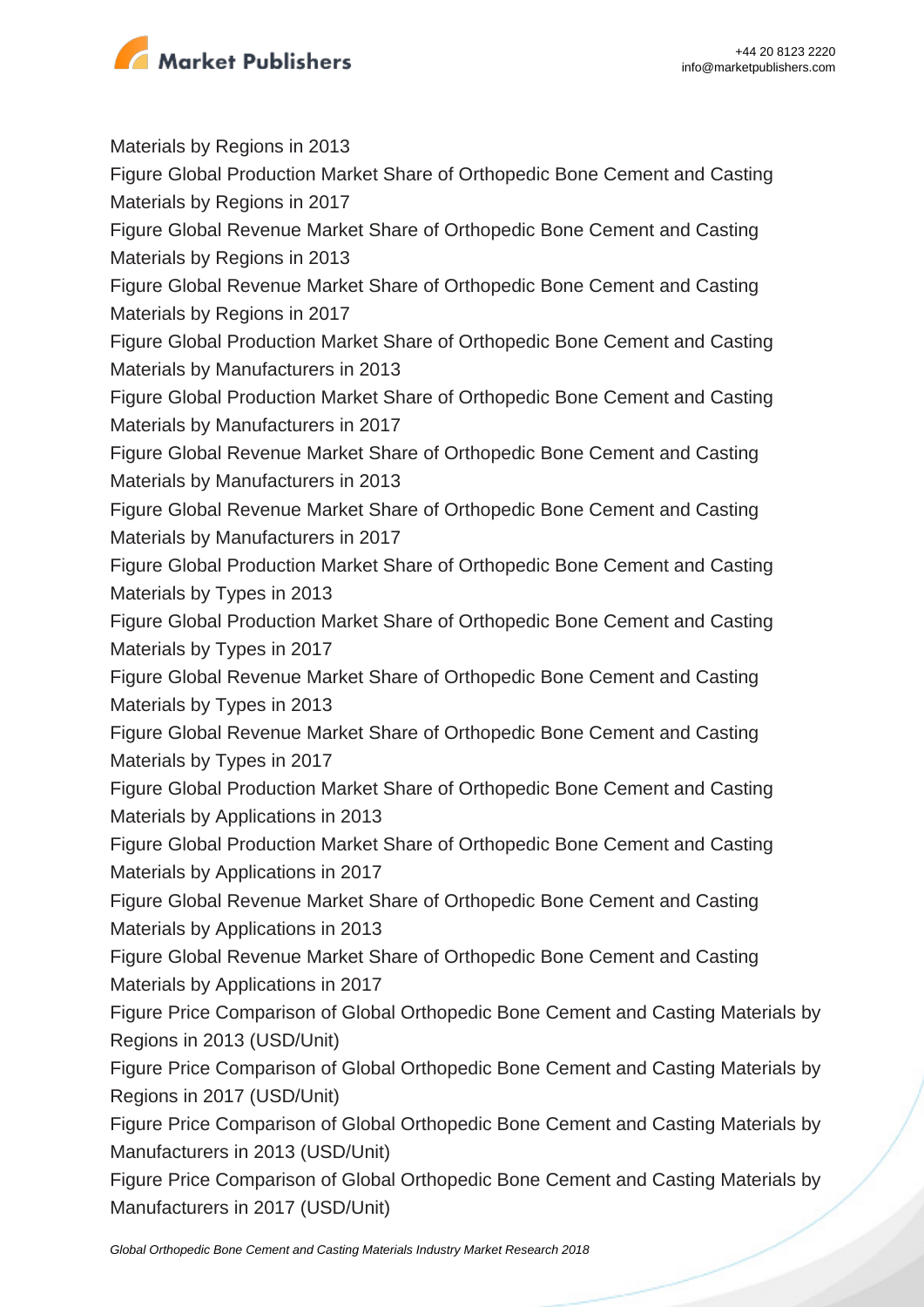

Figure Price Comparison of Global Orthopedic Bone Cement and Casting Materials by Types in 2013 (USD/Unit)

Figure Price Comparison of Global Orthopedic Bone Cement and Casting Materials by Types in 2017 (USD/Unit)

Figure Price Comparison of Global Orthopedic Bone Cement and Casting Materials by Applications in 2013 (USD/Unit)

Figure Price Comparison of Global Orthopedic Bone Cement and Casting Materials by Applications in 2017 (USD/Unit)

Figure Global Capacity (Unit), Production (Unit) and Growth Rate of Orthopedic Bone Cement and Casting Materials 2013-2018

Figure Global Capacity Utilization Rate of Orthopedic Bone Cement and Casting Materials 2013-2018

Figure Global Revenue (M USD) and Growth Rate of Orthopedic Bone Cement and Casting Materials 2013-2018

Figure Asia Pacific Capacity (Unit), Production (Unit) and Growth Rate of Orthopedic Bone Cement and Casting Materials 2013-2018

Figure Asia Pacific Capacity Utilization Rate of Orthopedic Bone Cement and Casting Materials 2013-2018

Figure Asia Pacific Revenue (M USD) and Growth Rate of Orthopedic Bone Cement and Casting Materials 2013-2018

Figure Europe Capacity (Unit), Production (Unit) and Growth Rate of Orthopedic Bone Cement and Casting Materials 2013-2018

Figure Europe Capacity Utilization Rate of Orthopedic Bone Cement and Casting Materials 2013-2018

Figure Europe Revenue (M USD) and Growth Rate of Orthopedic Bone Cement and Casting Materials 2013-2018

Figure Middle East & Africa Capacity (Unit), Production (Unit) and Growth Rate of Orthopedic Bone Cement and Casting Materials 2013-2018

Figure Middle East & Africa Capacity Utilization Rate of Orthopedic Bone Cement and Casting Materials 2013-2018

Figure Middle East & Africa Revenue (M USD) and Growth Rate of Orthopedic Bone Cement and Casting Materials 2013-2018

Figure North America Capacity (Unit), Production (Unit) and Growth Rate of Orthopedic Bone Cement and Casting Materials 2013-2018

Figure North America Capacity Utilization Rate of Orthopedic Bone Cement and Casting Materials 2013-2018

Figure North America Revenue (M USD) and Growth Rate of Orthopedic Bone Cement and Casting Materials 2013-2018

Figure Latin America Capacity (Unit), Production (Unit) and Growth Rate of Orthopedic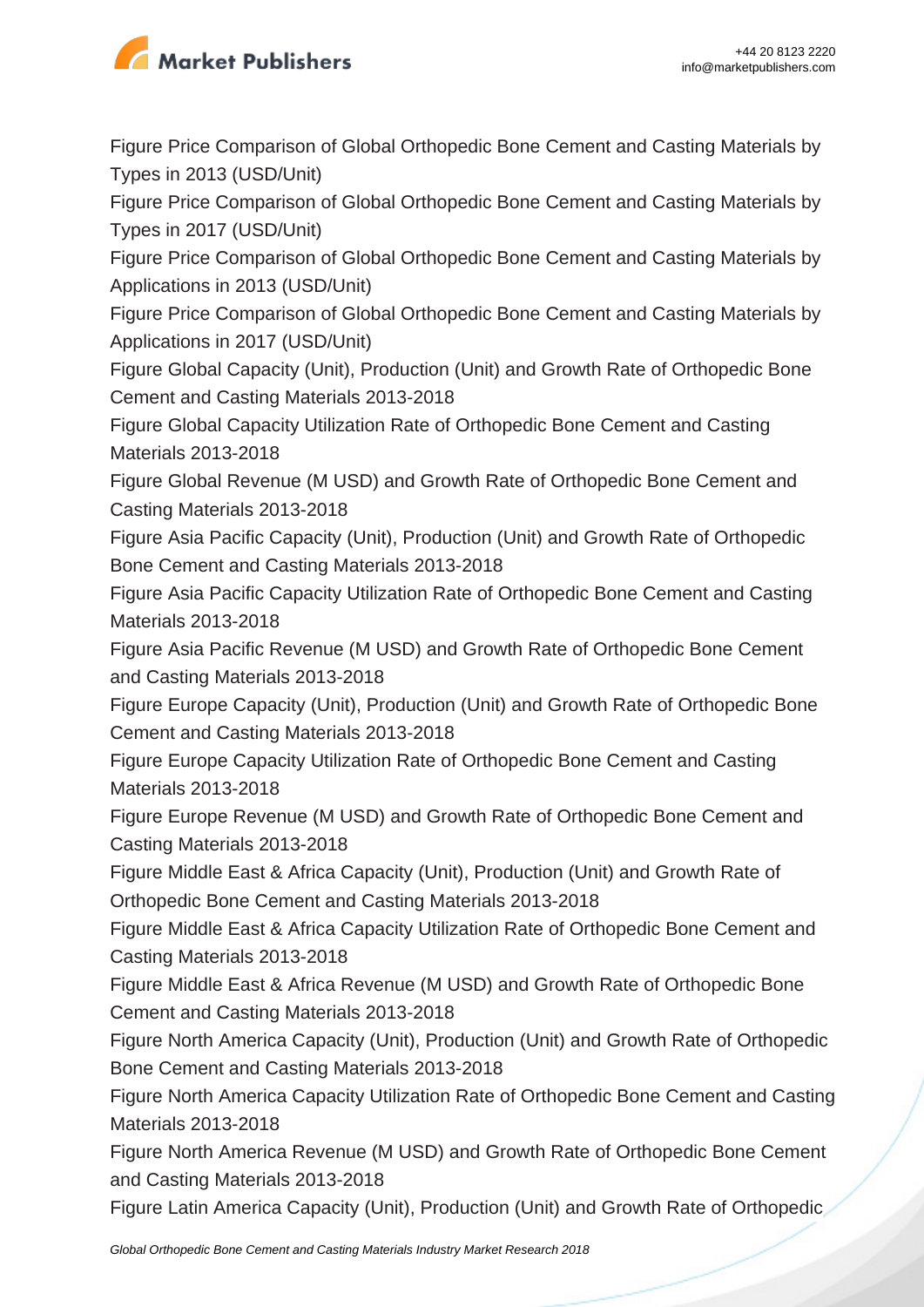

Bone Cement and Casting Materials 2013-2018 Figure Latin America Capacity Utilization Rate of Orthopedic Bone Cement and Casting Materials 2013-2018 Figure Latin America Revenue (M USD) and Growth Rate of Orthopedic Bone Cement and Casting Materials 2013-2018 Figure Global Consumption Volume Market Share of Orthopedic Bone Cement and Casting Materials by Regions in 2013 Figure Global Consumption Volume Market Share of Orthopedic Bone Cement and Casting Materials by Regions in 2017 Figure Global Consumption Value Market Share of Orthopedic Bone Cement and Casting Materials by Regions in 2013 Figure Global Consumption Value Market Share of Orthopedic Bone Cement and Casting Materials by Regions in 2017 Figure Global Consumption Volume (Unit) and Growth Rate of Orthopedic Bone Cement and Casting Materials 2013-2018 Figure Global Consumption Value (M USD) and Growth Rate of Orthopedic Bone Cement and Casting Materials 2013-2018 Figure Asia Pacific Consumption Volume (Unit) and Growth Rate of Orthopedic Bone Cement and Casting Materials 2013-2018 Figure Asia Pacific Consumption Value (M USD) and Growth Rate of Orthopedic Bone Cement and Casting Materials 2013-2018 Figure Europe Consumption Volume (Unit) and Growth Rate of Orthopedic Bone Cement and Casting Materials 2013-2018 Figure Europe Consumption Value (M USD) and Growth Rate of Orthopedic Bone Cement and Casting Materials 2013-2018 Figure Middle East & Africa Consumption Volume (Unit) and Growth Rate of Orthopedic Bone Cement and Casting Materials 2013-2018 Figure Middle East & Africa Consumption Value (M USD) and Growth Rate of Orthopedic Bone Cement and Casting Materials 2013-2018 Figure North America Consumption Volume (Unit) and Growth Rate of Orthopedic Bone Cement and Casting Materials 2013-2018 Figure North America Consumption Value (M USD) and Growth Rate of Orthopedic Bone Cement and Casting Materials 2013-2018 Figure Latin America Consumption Volume (Unit) and Growth Rate of Orthopedic Bone Cement and Casting Materials 2013-2018 Figure Latin America Consumption Value (M USD) and Growth Rate of Orthopedic Bone Cement and Casting Materials 2013-2018 Figure Sale Price (USD/Unit) of Orthopedic Bone Cement and Casting Materials by Regions in 2013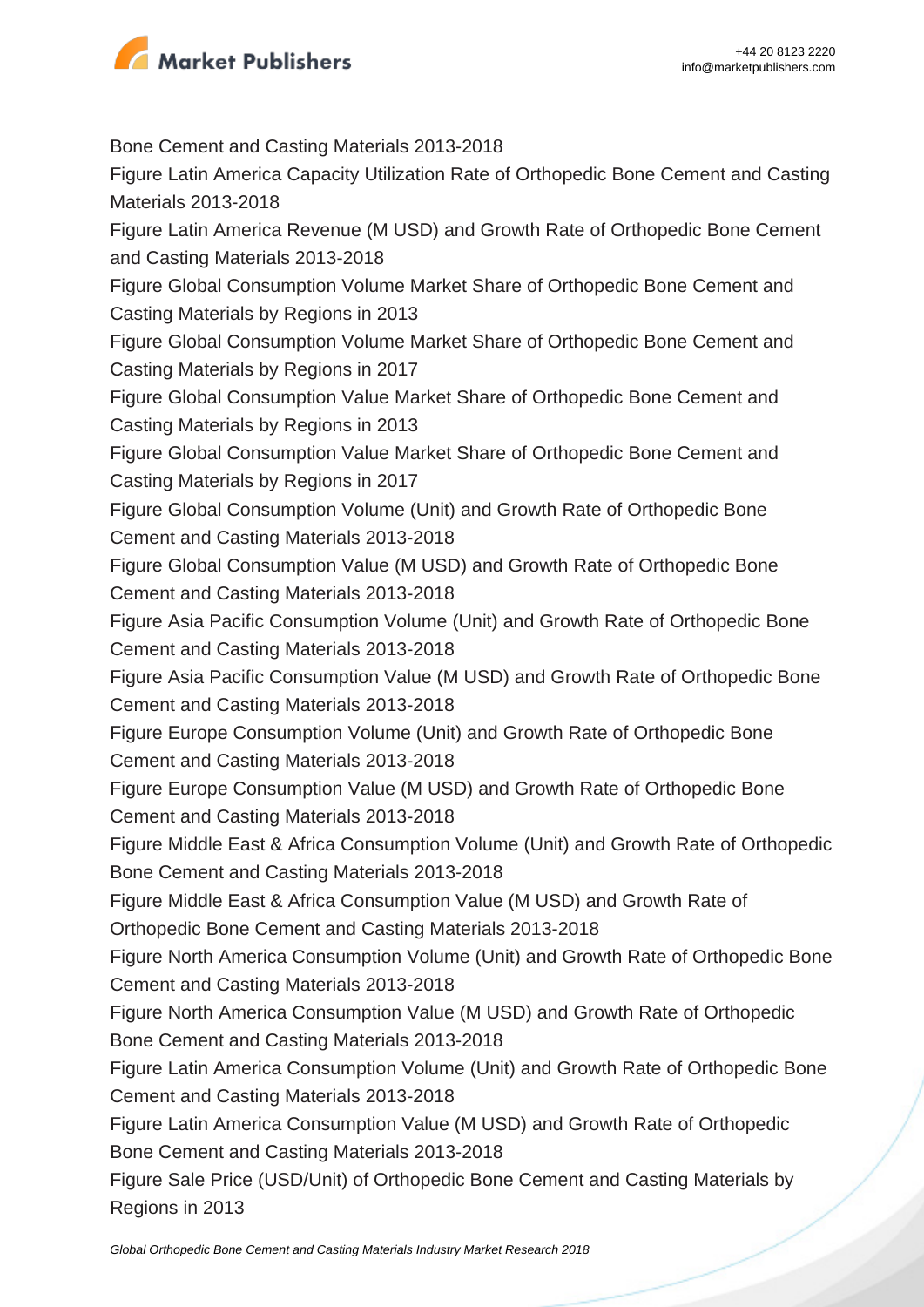

Figure Sale Price (USD/Unit) of Orthopedic Bone Cement and Casting Materials by Regions in 2017

Figure Marketing Channels of Orthopedic Bone Cement and Casting Materials Figure Different Marketing Channels Market Share of Orthopedic Bone Cement and Casting Materials

Figure Global Capacity Market Share of Orthopedic Bone Cement and Casting Materials by Regions in 2018

Figure Global Capacity Market Share of Orthopedic Bone Cement and Casting Materials by Regions in 2023

Figure Global Production Market Share of Orthopedic Bone Cement and Casting Materials by Regions in 2018

Figure Global Production Market Share of Orthopedic Bone Cement and Casting Materials by Regions in 2023

Figure Global Revenue Market Share of Orthopedic Bone Cement and Casting Materials by Regions in 2018

Figure Global Revenue Market Share of Orthopedic Bone Cement and Casting Materials by Regions in 2023

Figure Global Capacity (Unit), Production (Unit) and Growth Rate of Orthopedic Bone Cement and Casting Materials 2018-2023

Figure Global Capacity Utilization Rate of Orthopedic Bone Cement and Casting Materials 2018-2023

Figure Global Revenue (M USD) and Growth Rate of Orthopedic Bone Cement and Casting Materials 2018-2023

Figure North America Capacity (Unit), Production (Unit) and Growth Rate of Orthopedic Bone Cement and Casting Materials 2018-2023

Figure North America Capacity Utilization Rate of Orthopedic Bone Cement and Casting Materials 2018-2023

Figure North America Revenue (M USD) and Growth Rate of Orthopedic Bone Cement and Casting Materials 2018-2023

Figure Europe Capacity (Unit), Production (Unit) and Growth Rate of Orthopedic Bone Cement and Casting Materials 2018-2023

Figure Europe Capacity Utilization Rate of Orthopedic Bone Cement and Casting Materials 2018-2023

Figure Europe Revenue (M USD) and Growth Rate of Orthopedic Bone Cement and Casting Materials 2018-2023

Figure Asia Pacific Capacity (Unit), Production (Unit) and Growth Rate of Orthopedic Bone Cement and Casting Materials 2018-2023

Figure Asia Pacific Capacity Utilization Rate of Orthopedic Bone Cement and Casting Materials 2018-2023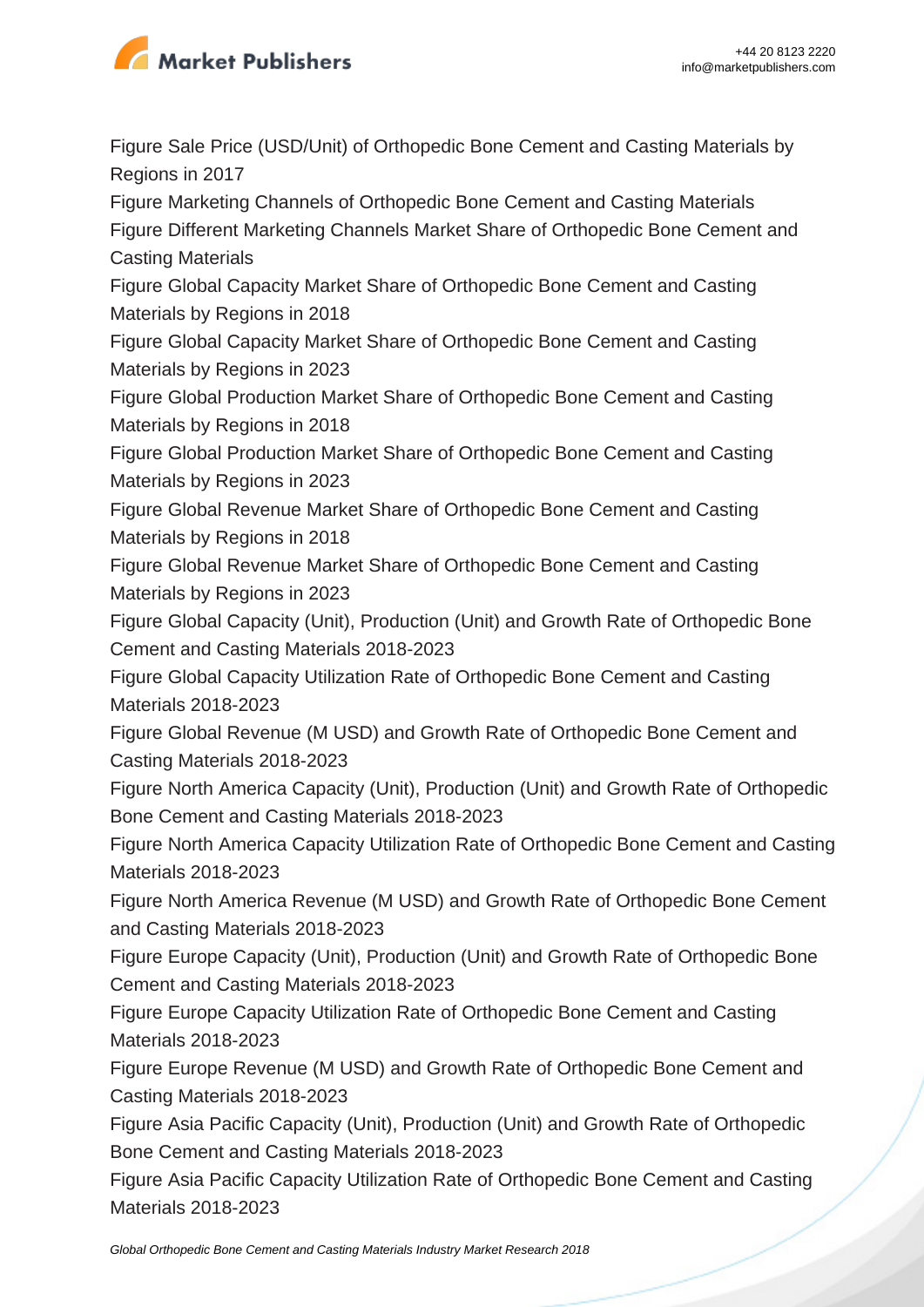

Figure Asia Pacific Revenue (M USD) and Growth Rate of Orthopedic Bone Cement and Casting Materials 2018-2023

Figure Middle East & Africa Capacity (Unit), Production (Unit) and Growth Rate of Orthopedic Bone Cement and Casting Materials 2018-2023

Figure Middle East & Africa Capacity Utilization Rate of Orthopedic Bone Cement and Casting Materials 2018-2023

Figure Middle East & Africa Revenue (M USD) and Growth Rate of Orthopedic Bone Cement and Casting Materials 2018-2023

Figure Latin America Capacity (Unit), Production (Unit) and Growth Rate of Orthopedic Bone Cement and Casting Materials 2018-2023

Figure Latin America Capacity Utilization Rate of Orthopedic Bone Cement and Casting Materials 2018-2023

Figure Latin America Revenue (M USD) and Growth Rate of Orthopedic Bone Cement and Casting Materials 2018-2023

Figure Global Capacity Market Share of Orthopedic Bone Cement and Casting Materials by Types in 2018

Figure Global Capacity Market Share of Orthopedic Bone Cement and Casting Materials by Types in 2023

Figure Global Production Market Share of Orthopedic Bone Cement and Casting Materials by Types in 2018

Figure Global Production Market Share of Orthopedic Bone Cement and Casting Materials by Types in 2023

Figure Global Revenue Market Share of Orthopedic Bone Cement and Casting Materials by Types in 2018

Figure Global Revenue Market Share of Orthopedic Bone Cement and Casting Materials by Types in 2023

Figure Global Consumption Volume Market Share of Orthopedic Bone Cement and Casting Materials by Regions in 2018

Figure Global Consumption Volume Market Share of Orthopedic Bone Cement and Casting Materials by Regions in 2023

Figure Global Consumption Value Market Share of Orthopedic Bone Cement and Casting Materials by Regions in 2018

Figure Global Consumption Value Market Share of Orthopedic Bone Cement and Casting Materials by Regions in 2023

Figure Global Consumption Volume (Unit) and Growth Rate of Orthopedic Bone Cement and Casting Materials 2018-2023

Figure Global Consumption Value (M USD) and Growth Rate of Orthopedic Bone Cement and Casting Materials 2018-2023

Figure North America Consumption Volume (Unit) and Growth Rate of Orthopedic Bone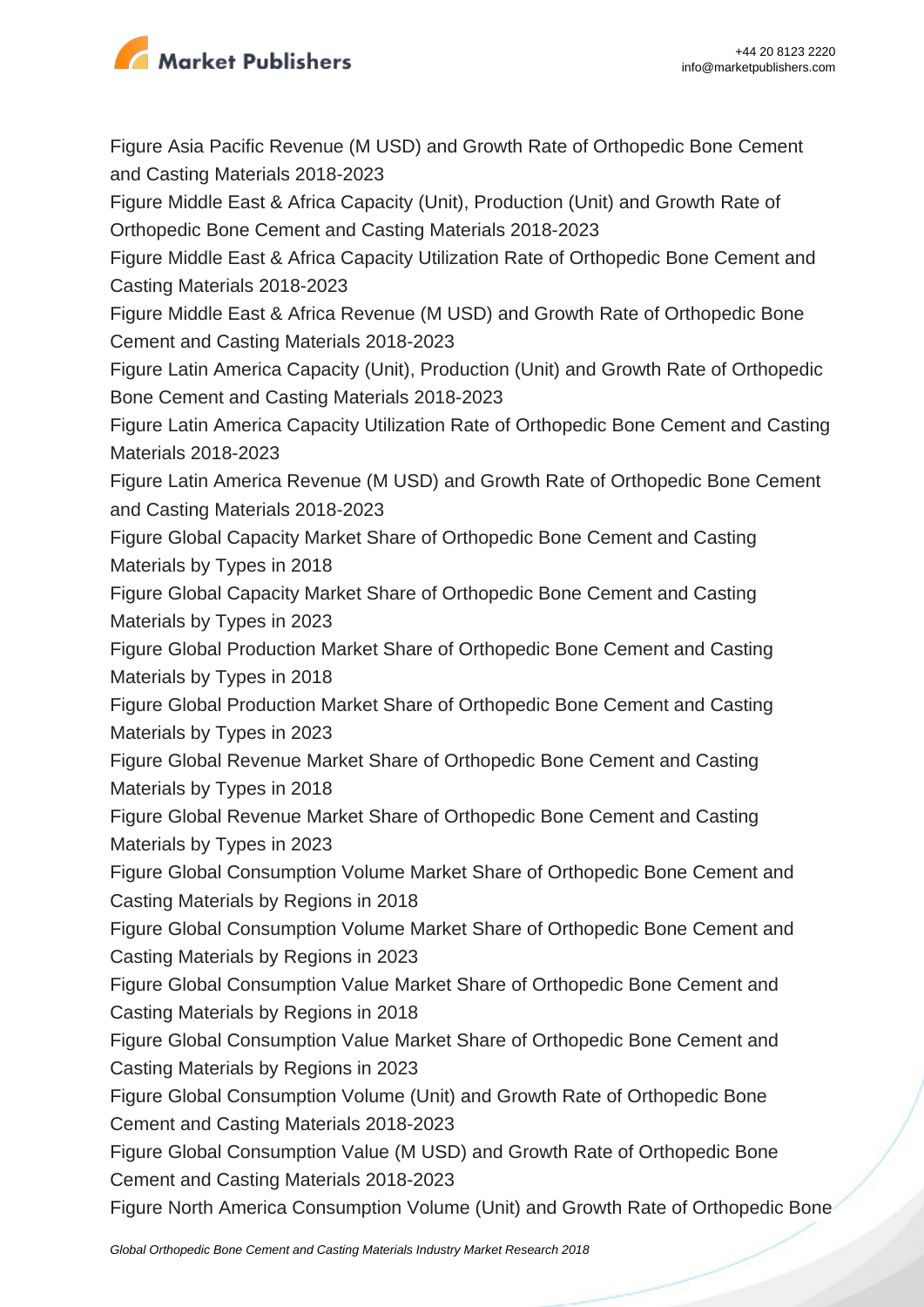

Cement and Casting Materials 2018-2023 Figure North America Consumption Value (M USD) and Growth Rate of Orthopedic Bone Cement and Casting Materials 2018-2023 Figure Europe Consumption Volume (Unit) and Growth Rate of Orthopedic Bone Cement and Casting Materials 2018-2023 Figure Europe Consumption Value (M USD) and Growth Rate of Orthopedic Bone Cement and Casting Materials 2018-2023 Figure Asia Pacific Consumption Volume (Unit) and Growth Rate of Orthopedic Bone Cement and Casting Materials 2018-2023 Figure Asia Pacific Consumption Value (M USD) and Growth Rate of Orthopedic Bone Cement and Casting Materials 2018-2023 Figure Middle East & Africa Consumption Volume (Unit) and Growth Rate of Orthopedic Bone Cement and Casting Materials 2018-2023 Figure Middle East & Africa Consumption Value (M USD) and Growth Rate of Orthopedic Bone Cement and Casting Materials 2018-2023 Figure Latin America Consumption Volume (Unit) and Growth Rate of Orthopedic Bone Cement and Casting Materials 2018-2023 Figure Latin America Consumption Value (M USD) and Growth Rate of Orthopedic Bone Cement and Casting Materials 2018-2023 Figure Supply Chain Relationship Analysis of Orthopedic Bone Cement and Casting **Materials**